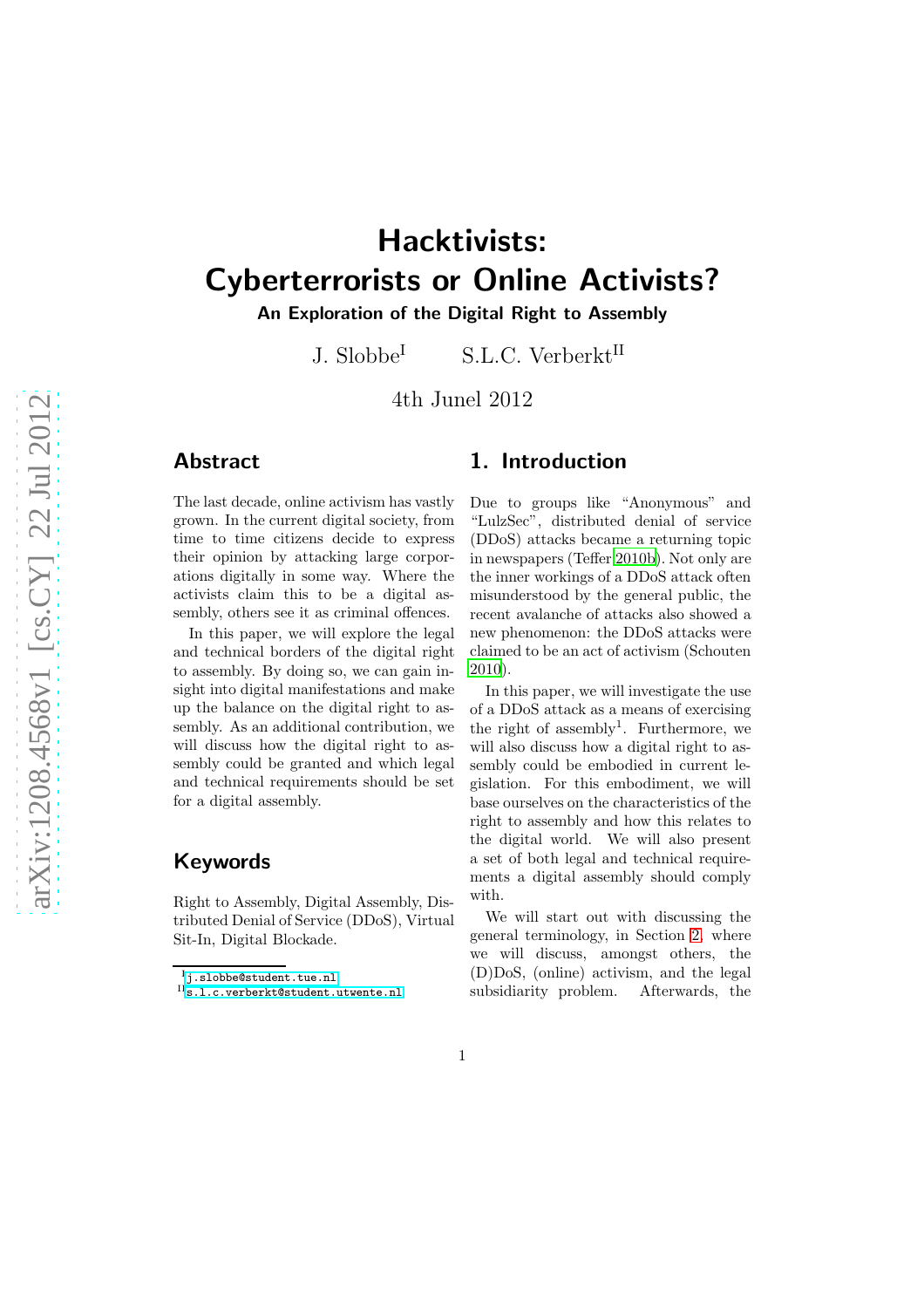legal part of this paper commences with a short survey of the right of assembly, in Section [3.](#page-4-0) In this survey, we will discuss notable characteristics of digital availability attacks in the light of the right to assembly. This is followed by a discussion of attacks on availability in criminal law, in Section [4,](#page-8-0) which also notes recent case law on the (D)DoS. Before the legal section is concluded, in Section [7,](#page-12-0) we will discuss the policy of the public prosecutor, in Section [5,](#page-10-0) and civil disobedience, in Section [6.](#page-11-0) Finally, we will focus on embodying the right to assembly discussing the option to embed it in the current legislation or to formulate complete new legislation and thereby set requirements to a digital assembly, in Section [8,](#page-13-0) followed by a technical adoption, in Section [10.](#page-17-0)

### 1.1. Related work

According to Klang [\(2005](#page-23-1)), the current legislation criminalising DDoS attacks in the name of (cyber)terrorism have a serious effect on the civil rights of individuals. Klang [\(2005\)](#page-23-1) vouches for a more modest approach to the DoS technique, which is not build upon the notion of cyberterrorism.

Kreimer [\(2001\)](#page-23-2) states that the digital world has the potential of facilitating social movements of all sorts and is increasingly being used for this cause<sup>2</sup> . In his paper, besides discussing the value of the digital world for social movements as well as the risks, he also touches on the phenomenon of hacktivism. The three discussed approaches to hacktivism are digital graffiti, political attacks on systems – under which he categorises the virtual sit-in, which is discussed in detail in Section [2.2](#page-2-0) –, and the digital release of secret information. In his argument, Kreimer [\(2001\)](#page-23-2) states that the virtual sit-in is probably as legal as repeatedly shouting with the goal of making verbal communication impossible.

Samuel [\(2004](#page-23-3)) constituted a very detailed and broad overview of hacktivism and all its forms. One of the types distinguished is the performative hacktivism, which she describes as legally ambiguous. The group of performative hacktivists tries to take a more artistic approach to pressing political issues. As one of their instruments, the virtual sit-in is named. Samuel [\(2004\)](#page-23-3) notes that the virtual sitin may be a legal version of the DDoS.

## <span id="page-1-0"></span>2. Terminology

Since this paper offers a cross disciplinary perspective on digital assemblies and related subjects, consisting of both computer science and legal studies, we will start with the establishment of terminology. This way, we can acknowledge the different meanings of terms based on the different fields of science and to prevent us from misunderstandings. In this section, we will touch upon the phenomena of (distributed) denial of service, (virtual) sit-ins, (online) activism, (cyber)terrorism and other subjects fundamental to this research.

## 2.1. (D)DoS

A denial of service (DoS) attack can be defined as an attack on the availability of a system (Anderson [2008](#page-22-0)). A distributed denial of service (DDoS) attack is the same type of attack, but the attack originates from multiple parties. There are multiple techniques for executing a denial of service attack on a computer system (Kang, Zhang and Ju [2006\)](#page-23-4). Currently, a way to distinguish attacks is based on the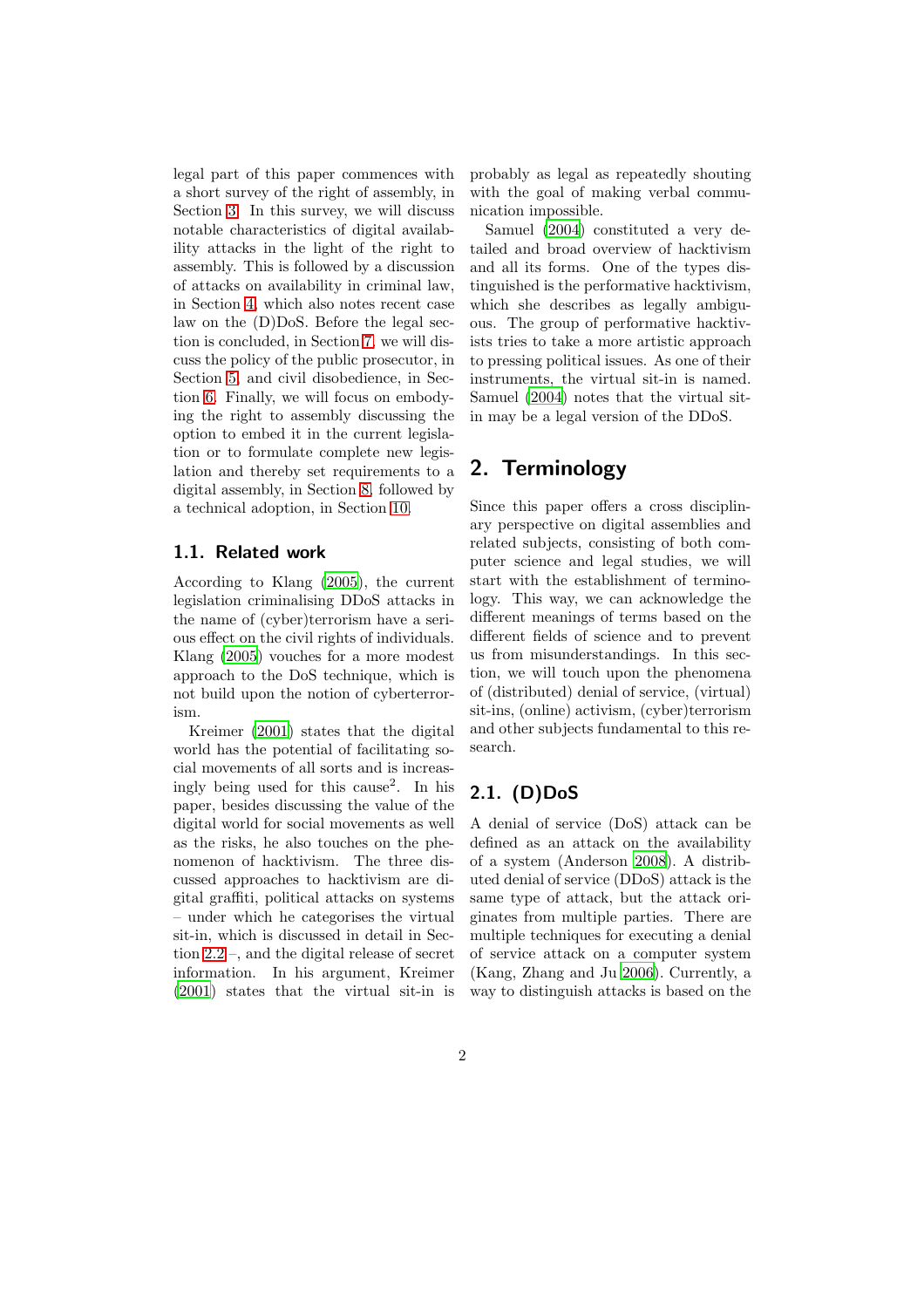method of attack. The method of flooding boils down to sending lots of data to a server until the maximum capacity is reached and the machine is unable to process new data requests or only able to do so very slowly. This type of attack is most often executed in a distributed fashion – possibly using a network of hacked computers –, because it takes lots of data requests for a server to become unavailable. Notice that this technique is also used for load balance testing – tests aimed at finding out the maximum number of users a system can take.

Another method of attack is by exploiting known weaknesses in the software used on the server. Sending a single malicious request to the target could lead to the server software entering a deadlock, crashing, or otherwise being pushed into denying service to other clients. One common technique to disable a server that uses a relational database is SQL injection (Kindy and Pathan [2011](#page-23-5)). SQL Injection is a type of attack on a Web application where the attacker provides SQL code – the language used to query databases – as user input to perform unauthorized actions. This type of attack may allow a single attacker to shut down the service.

However, there are methods that lie in between. For example, the DNS amplification attack, as described by Vaughn and Evron [\(2006\)](#page-24-1), abuses a property of the DNS infrastructure – the subsystem responsible for translating domain names to IP-addresses. This makes it possible for an attacker to generate 8.5 times more traffic then with an ordinary (D)DoS attack. Therefore, the critical group of attackers, in case of a distributed attack, is decrease by a proportion 8.5.

When regarding the physical world, the usage of a method such as DNS amplification can be compared to a group of pro-

testers blocking a bottleneck of a building, e.g. a single entry to the construction. The impact of this group increases significantly by the use of a bottleneck, when compared to their impact in an open field. In this paper, we will consider whether this is on the verge of permissible use of weaknesses in an assembly or not.

Of course, the discussed techniques can also be combined. For example, it is possible to use one of the techniques mentioned to attack other services, causing the operating system to fail and making the intended service unavailable.

For average users, some of the techniques may be hard to understand. However, there exist tools that allow for an attack by means of a simple click on a button. Such tools are, for example: TFN, TFN2K, Mstream, Naphta, Stacheldracht-V2.66, Stacheldrachtv4, Trinoo, Shaft, IRCbots, FAPI, Targa, Trinity, LOIC<sup>3</sup> (Dietrich, Long and Dittrich [2000\)](#page-23-6). For the sake of simplicity, we exclude physical (D)DoS attacks. In the rest of this paper, the (D)DoS attack is defined as an attack on the availability of an information system from one or more remote systems capable of achieving its goal – causing unavailability.

### <span id="page-2-0"></span>2.2. Virtual Sit-Ins

The virtual sit-in is when a large group of people rapidly reloads a specific web page (Samuel [2004\)](#page-23-3). This method is popularised by a group of activists that calls themselves the Electrohippies Collective (Klang [2005](#page-23-1)). As opposed to traditional distributed denial of service attacks, this method requires the consent and active participation of every participant. Thus, the virtual sit-in requires a critical mass in order to be of any effect.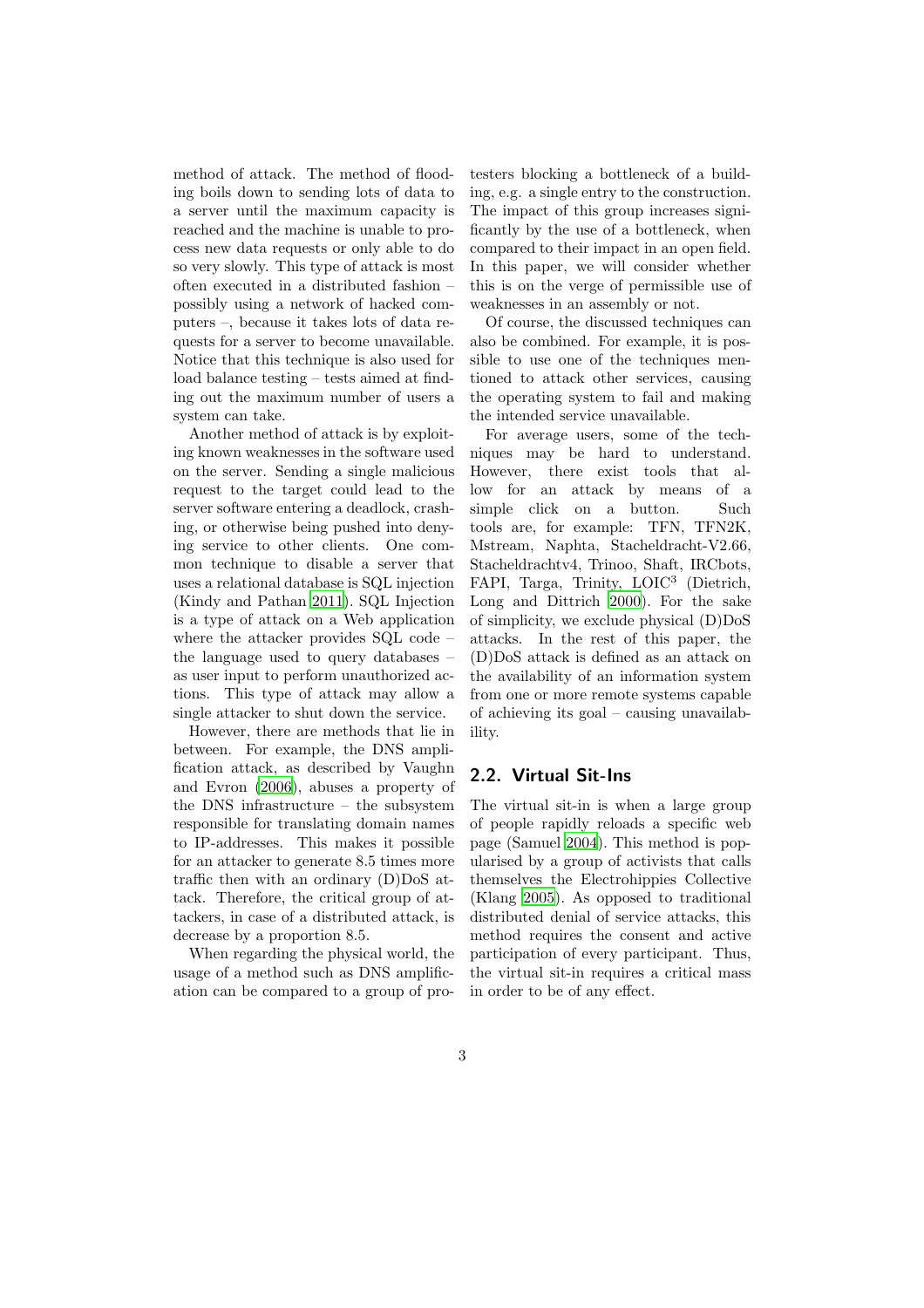Furthermore, the method of virtual sitins does not use the system different from the normal use, besides that the amount of requests is a lot higher than the normal case. In other words, the virtual sit-in does not abuse the system in a technical sense, e.g. using an exploit.

## 2.3. Online Activists

Samuel [\(2004](#page-23-3)) defines those that nonviolently use illegal or legally ambiguous digital tools in pursuit of political goals as hacktivists. According to her, hacktivists are a special kind of online activists, that do not necessarily obey order. In other words, they show civil disobedience in the digital world. We can apply this notion of hacktivism to our view on digital activists. This also encapsulates online civil disobedience.

In the digital world, activists may behave disobedient for political reasons. According to Klang [\(2005](#page-23-1)), these online activists exercise their fundamental rights to freedom of  $\alpha$ <sup>4</sup> and assembly<sup>5</sup>.

To give a bit more context, we will describe some characteristics from two self proclaimed prominent digital activist groups. As will be explained, these examples do not qualify as digital assemblies.

### 2.3.1. Anonymous

One distinctive characteristic of Anonymous is the fact that it does not have a uniform political opinion with the seemingly exception of the ideal of absolute freedom on the Internet – e.g. no filtering, censorship or content based payment should be allowed in their opinion. The communication is decentralized over a broad supply of communication channels, such as image boards, mailing lists and IRC chan-

nels. Since the communication is distributed and the participants are eclectic in their opinions, there is not and cannot be a leader nor spokesmen. Therefore, every digital protest and no digital protest at all can originate from Anonymous at the same time.

One should always question a press statement by Anonymous, because chances are high that a statement is false – note that blaming Anonymous is an effective way to masquerade a digital attack. The general method of Anonymous consists of specifying a target and using the method of DDoS for taking it down, while asking for other participants on the internet.

#### 2.3.2. LulzSec

In comparison to Anonymous, LulzSec focuses on the confidentiality of a system rather then the availability of a system. LulzSec claims to actively hack systems to publish personal data and credentials stored by governments and multinational corporations. Self proclaimed members of LulzSec also claim to have delivered important documents to WikiLeaks.

Besides the ideal of absolute freedom on the Internet, these activists share an ideal of transparency of the government and corporations to the society. It also holds for LulzSec that they do not have a spokesmen or leader. Therefore, every statement should be treated with suspicion, since the name of the group could be misused to hide another attacker.

Under current legislation, it is clear that the activities of LulzSec are illegal, as they fall within the scope of offences such as intrusion of information systems<sup>6</sup>. . We briefly discussed some characteristics of LulzSec to provide an accurate overview of hacktivism, but will not consider them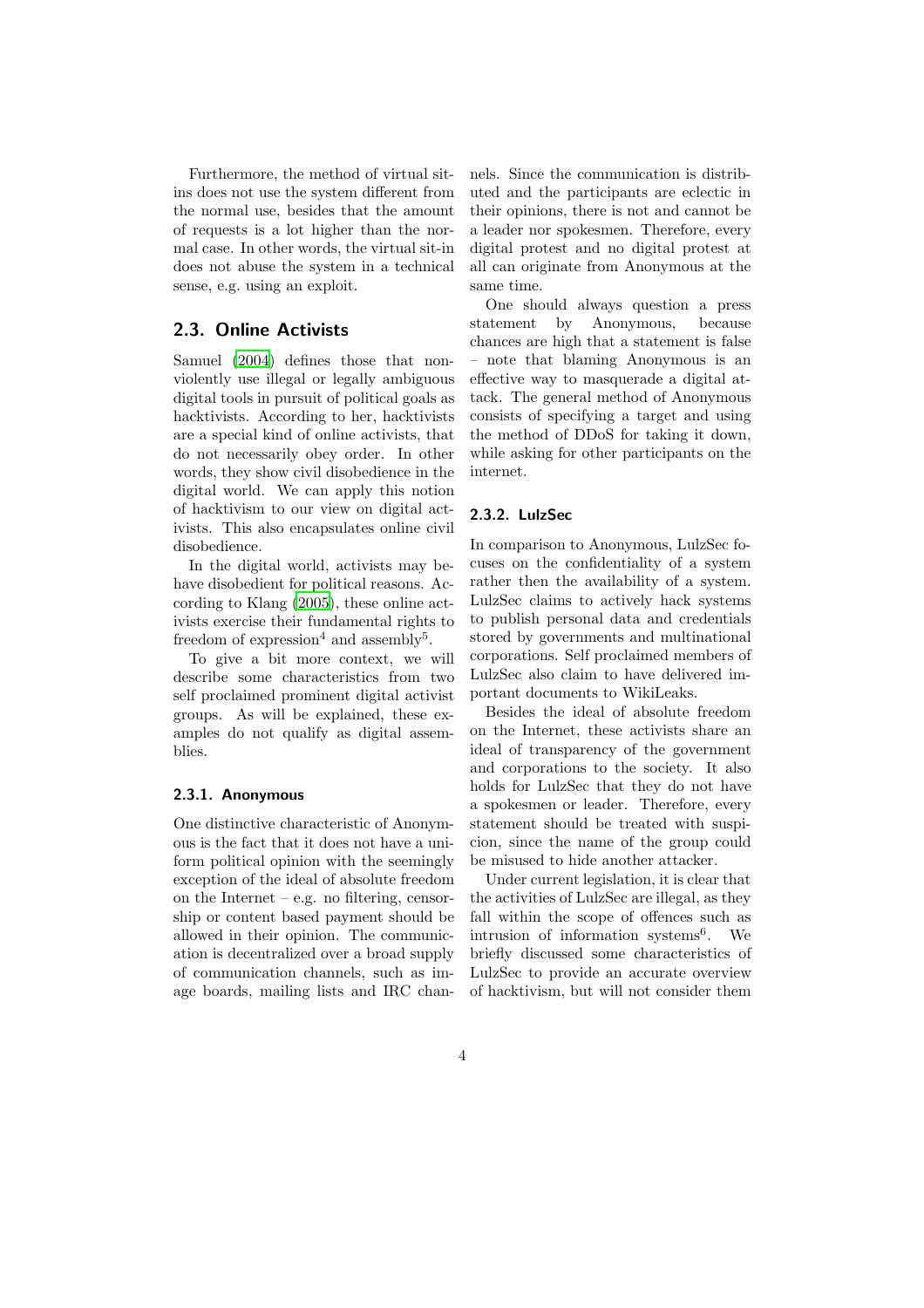nor refer to them in the rest of the paper.

## 2.4. The Legal Problem of Jurisdiction

Two important legal problems arise when concerned with legislation in the digital world. First, we have the subsidiarity legal problem – or the problem of jurisdiction. As the digital world is much larger than country borders prescribe, it is difficult to cope with cases where the national legislation of two countries differ. At the same time, world wide legislation is not easily made – not even to mention enforcement. We will not discuss this problem in depth, as it is an entire issue in itself, but it should be noted.

The second problem is the broad spectrum of already existing conventions, which should be taken into account. In our case, the Budapest Convention on Cybercrime is of importance, which requires the national governments to criminalise the serious hindering of computer systems<sup>7</sup> . Of course, this convention complies with fundamental rights and imple-ments related safeguards<sup>8</sup>. In Section [8,](#page-13-0) we will return to this issue.

## 2.5. Technology Change and the Impact on Law

It is important to have technology neutral legislation, to the extent this is possible. This means that the legislator may be aware of the technologies at hand, but does not propose legislation that is specifically aimed at a certain technology. For example, if an expensive DDoS-attack prevention mechanism is invented, legislation that permits specifically DDoSes as form of assembly would be rendered mostly useless. However, it may be clear that with multidisciplinary problems, such as those discussed in this paper, the legislator should provide a technical appendix.

## <span id="page-4-0"></span>3. Fundamental Rights and Digital Demonstrations

The right of assembly refers to the fundamental right for everyone to have a peaceful assembly, which is granted in the European Convention on Human Rights<sup>9</sup>. This charter also grants the related right of freedom of  $\exp$ expression<sup>10</sup>. The right of assembly may only be restricted when it is done lawful, necessary in a democratic society and this is in the interest of national security or public safety, for the prevention of disorder or crime, for the protection of health or morals, or for the protection of the rights and freedoms of others<sup>11</sup>.

In the Netherlands, the right of assembly is granted in the Dutch Constitu- $\text{tion}^{12}$ , as is the right of freedom of ex $presion<sup>13</sup>$ . Nevertheless, in practice, the rights granted by the European Convention on Human  $RightS<sup>14</sup>$  is more important. This is due to the fact that the courts may not judge acts of parliament and treaties for compliance with the Dutch constitution<sup>15</sup>. The right of assembly is regulated in Dutch legislation via the Public Manifestations  $Act^{16}$  (Ferdinandusse [2001\)](#page-23-7). Restrictions may only be imposed for protection of health or traffic, or to fight or prevent disorder<sup>17</sup>.

It is important to note that the article of the Dutch constitution that grants the right of assembly in its current form, only came into force on 17 February 1988 (Schilder [1989\)](#page-23-8). Since that change, the constitution, literally translated, grants the right of assembly and manifestation<sup>18</sup>, where the change boils down to the addition of manifestation<sup>19</sup>. The legislator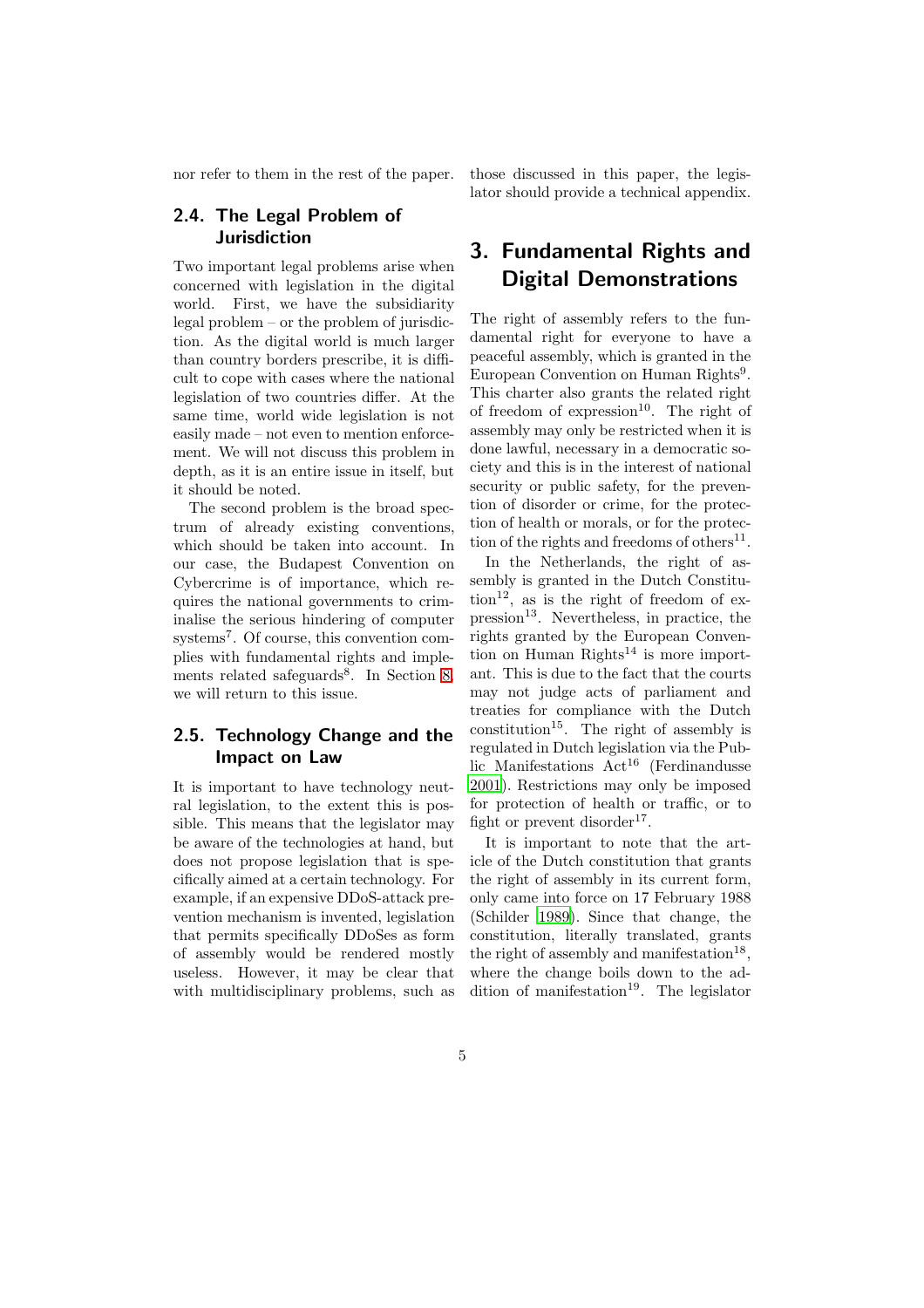notes that manifestation refers to a group of people publicly expresses their emotions or wishes concerning a social or political subject<sup>20</sup>. As, Schilder [\(1989\)](#page-23-8) notes, this may be seen as a collective form of the freedom of expression.

Finally, in Germany, the constitution grants the right of peaceful assembly without registration and permission<sup>21</sup>. However, this right may be limited when the assembly is in the open and the limitation is  $lawful<sup>22</sup>$ .

## 3.1. The Blockade as an Assembly

Schilder [\(1989\)](#page-23-8) notes that the Dutch legislator, in response to the question if a blockade may fit within the definition of an assembly, remarked that an action, where the aspect of collective expression has faded in favour of a coercive character towards the government or a third party, cannot be seen as an assembly as meant in the constitution<sup>23</sup>. However, later the Minister of Internal Affairs added that this does not mean that a manifestation cannot have characteristics of a blockade. Schilder [\(1989\)](#page-23-8) summarises that as long as an assembly in the form of a blockade does not have the goal of imposing a decision or action, it fits the definition.

In 1996, the court of appeal judged in a case between a chlorine producer Solvay and environment defence organisation Greenpeace<sup>24</sup>. Greenpeace had decided to impose a blockade on the chlorine transport of Solvay. Due to the fact that Greenpeace did not notify Solvay, did not consult the company on the consequences, did not leave room for alternatives, and did not clarify on the duration of their blockade, the intervention with the affairs of Solvay subordinated the interests of the company overly to the interests pursued

by Greenpeace. This resulted into the court ruling that the action of Greenpeace should be qualified as a tort.

Furthermore, the Greenpeace vs Solvay case shows that the freedom of expres- $\sin^{25}$  may provide the right to infringe other rights $^{26}$ . However, due to the complete inconsideration of the interests of Solvay, this argument does not hold. Similarly, a ruling of the court of appeal in The Hague showed that a blockade may be allowed in the context of a strike under very strict circumstances<sup>27</sup>.

In another case against Greenpeace, originating from the summer of 1982, the court states that as it is unavoidable that some damages occur during an assembly, this should be allowed to a certain degree<sup>28</sup> (Schilder [1989](#page-23-8)). Furthermore, per action, there should be tailored criteria based on to which extent the performing party pursues a general interest, to which extent this could be pursued differently, and the proportionality between the possible damages and the pursued goal of the  $\arctan^{29}$ .

Although the additional requirement of peacefulness to the German right of as- $\text{semblv}^{30}$  seems unclear, especially when concerned with blockades, the legislator provides clarification in the German Act on Assemblies and Processions (Schilder [1989\)](#page-23-8). This act states that an assembly may only be prohibited in individual cases, where the organising party or his supporters – not others that want to create havoc at the expense of the assembly - have a violent or inflammatory goal<sup>31</sup>.

The German constitutional court has ruled that blockades – in this specific case sit-ins – are not outside the scope of the right of assembly, just because participants are accused of violent coercion<sup>32</sup>, as the constitutional notion of peacefulness is not as narrow as the broad defin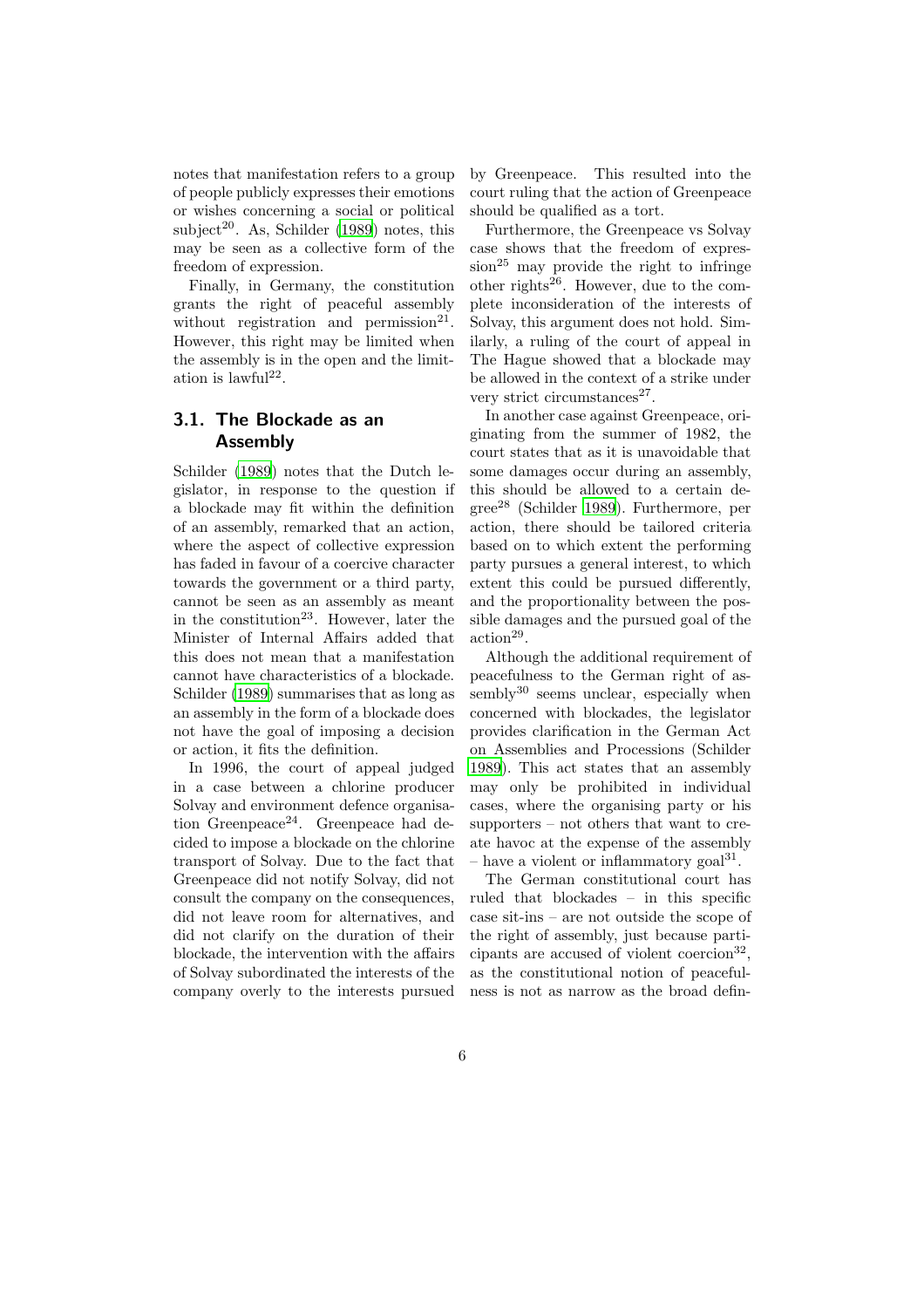ition of violence in the law seems to dictate<sup>33</sup> (Schilder [1989\)](#page-23-8). However, six years later, the constitutional court ruled that the term assembly should be interpreted as an orderly gathering of people participating in the public building of opinion, with a focus on discussion or manifestation<sup>34</sup>. Furthermore, this ruling decided that it is not up to the parties acting upon their right to assembly to decide how the colliding rights of others may be limited. Thus, blockades are allowed to that extent where they are the normal side effect of an assembly, and not when its the goal of the assembly to hinder.

## 3.2. Assemblies in Privately Held Locations

If and to what extent rights also have a third-party applicability – or horizontal function, which means that they can also hold between two private parties and not only between a private party and the government – is not stated in the European Convention on Human Rights (Haeck and Vande Lanotte [2005](#page-23-9)). However, it is clear that the European Court of Human Rights does not accept direct third-party applicability <sup>35</sup>. Nevertheless, as Haeck and Vande Lanotte [\(2005\)](#page-23-9) remark, the European Court on Human Rights has accepted cases concerning indirect thirdparty applicability including cases concerned with the right of assembly  $36$ . In such a case, a member state gets sued for not protecting the fundamental rights of a citizen against a third party.

The Dutch legislator remarks that fundamental rights may also have a horizontal function<sup>37</sup>. As Haeck and Vande Lanotte [\(2005](#page-23-9)) note, the legislator states that the third-party applicability is to be decided by the judge and not the legislator. Thus, this is comparable to the European case, where the judge has to balance the interests of the community and those of the relevant parties.

Schilder [\(1989\)](#page-23-8) discusses the Hoog Catherijne-issue, named after the privately held shopping mall at the central station in Utrecht. Due to the very public character of the mall, which is highlighted even more by its function as passageway, congress facility, and recreational area, the right of assembly is applicable – assuming that the fundamental right of assembly is not solely meant for protection against the government, but also has a horizontal function.

It is important that the assembly has a public character, as the Dutch legislator notes<sup>38</sup>. Of course, it clearly does not make sense to have a manifestation in a location where nobody is able to see it. The Dutch Public Manifestations Act defines public locations as places that by function or normal usage are open to the public<sup>39</sup>. As Schilder [\(1989\)](#page-23-8) mentions, strikes are a bit different in this respect, as they normally happen at the workplace. Furthermore, the freedom of choice of location and time of the assembly is deemed important $40$  – this can also be concluded from the ruling of the German constitutional court<sup>41</sup>.

In conclusion, the public character of an assembly is important for its perceived goal as collective usage of the freedom of expression. Therefore, a protest in a nonpublic location does not fit the definition of an assembly in most cases.

## 3.3. Relation of DDoS to Fundamental Rights

Since the European Convention on Human Rights is from 1950, the right to a digital assembly is obviously never gran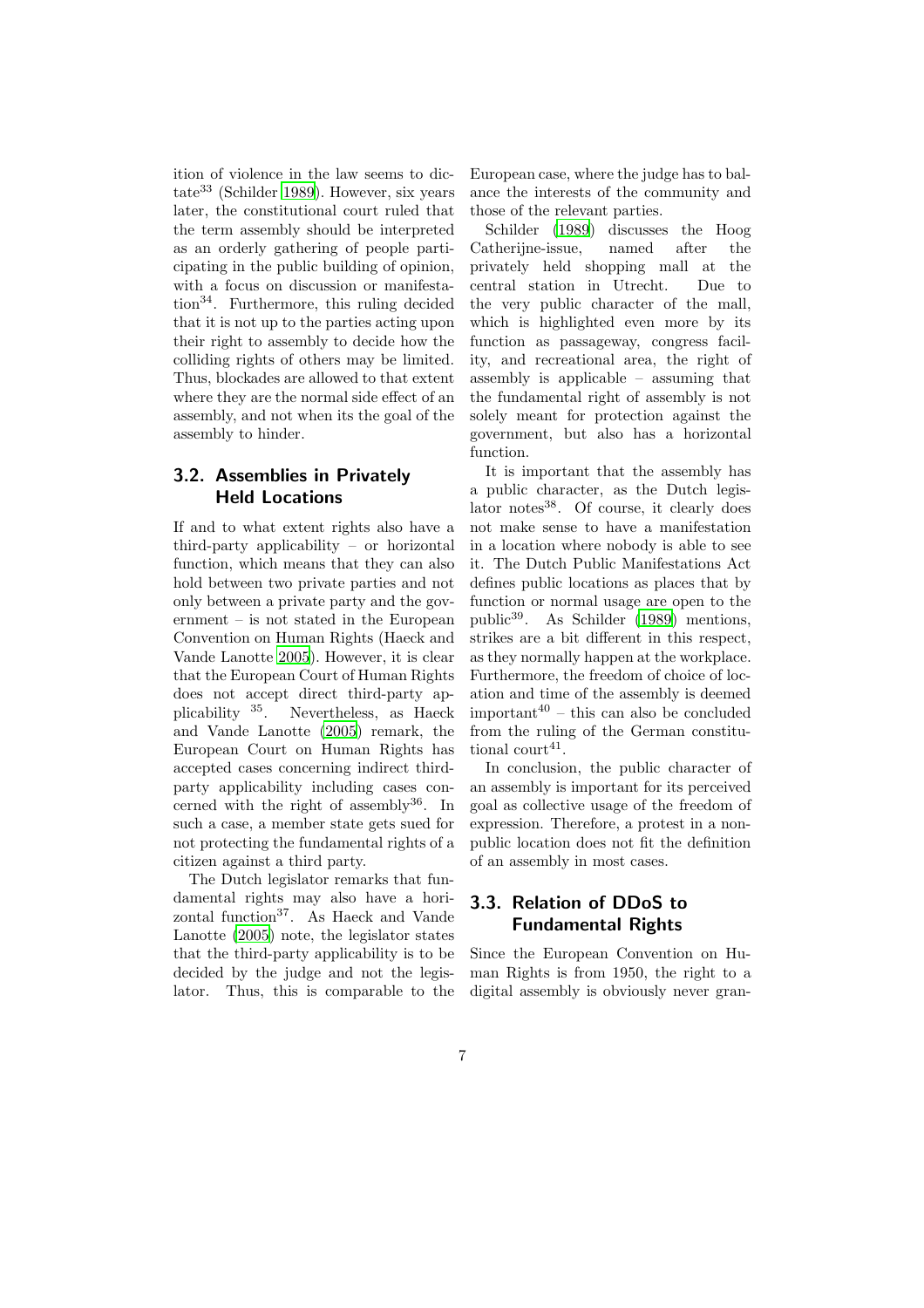ted explicitly. However, as the medium or infrastructure which is used to execute the right to assembly  $42$  is never explicitly mentioned, one could argue that an assembly executed over a digital medium, e.g. the Internet, may well be allowed, taking into account the restrictions on the  $\text{right}^{43}$ .

As a DDoS appears most as a type of blockade, the notes on blockades as a form of assembly are very relevant. Furthermore, this leads to interpreting virtual sitin – not necessarily following the definition of virtual sit-in as proposed by the Electrohippies Collective (Klang [2005](#page-23-1)) – also as a type of blockade. Thus, we will interpret the DDoS – and the related virtual sit-in – using the doctrine of blockades and sit-ins as methods of assembly.

By approaching the DDoS as a blockade, we first need to see if it fits in the broad definition of an assembly. Thus, the character of collective usage of the freedom of expression must be prevalent. If this is true, we learn that a DDoS may well be protected, albeit with very strict restrictions. To start, the DDoS may in no way be a method to force a party to a decision or action. Finally, the interests of the party that is subject to the DDoS must be well-balanced against the goal pursued by the protesting party, thereby taking in account possible different methods to pursue this goal and the proportionality between the damages and the pursued goal.

As discussed before, the public character of an assembly is very important. Therefore, if a DDoS does only result in downtime, without the public having any idea of the goals the protesters pursue, it cannot be deemed an assembly.

## 3.4. Individual versus Collective Actions

As discussed before, the Dutch constitution recognises the right to assembly and manifestation<sup>44</sup>. However, it does not make a distinction between individual and collective assemblies – being computer scientists, we consider an empty set still as a set. Nevertheless, the Dutch legislator gives collective meaning to the definition of assembly  $45$ . Furthermore, the European Convention on Human Rights does not make this distinction either<sup>46</sup>, nor does it distinguish between the right of assembly and collective freedom of ex $presion<sup>47</sup>$ .

The Dutch Public Manifestations Act does not provide direct clarification on the difference between individual and collective actions<sup>48</sup>. However, this act does regulate that every municipality could have a different implementation strategy of the act in local regulations<sup>49</sup>. Therefore, it is possible that one municipality makes a distinction between collective and individual protest and the other does not.

In practice, according to Embregts and Nieuwenhuys [\(2007](#page-23-10)), there is a difference in the right to protest as individual versus the right to protest as a collective. As an individual protests, this is not a case for the right of assembly, but for the right of free speech<sup>50</sup>. Therefore, the Public Manifestations Act is not applicable. There are two exceptions. First, when other individuals spontaneously join the protest it becomes an assembly. The second exception is when the individual protest is during another protest.

In conclusion, a strictly individual manifestation is protected by the freedom of speech and is not considered an assembly. Therefore, individual actions are even better protected by fundamental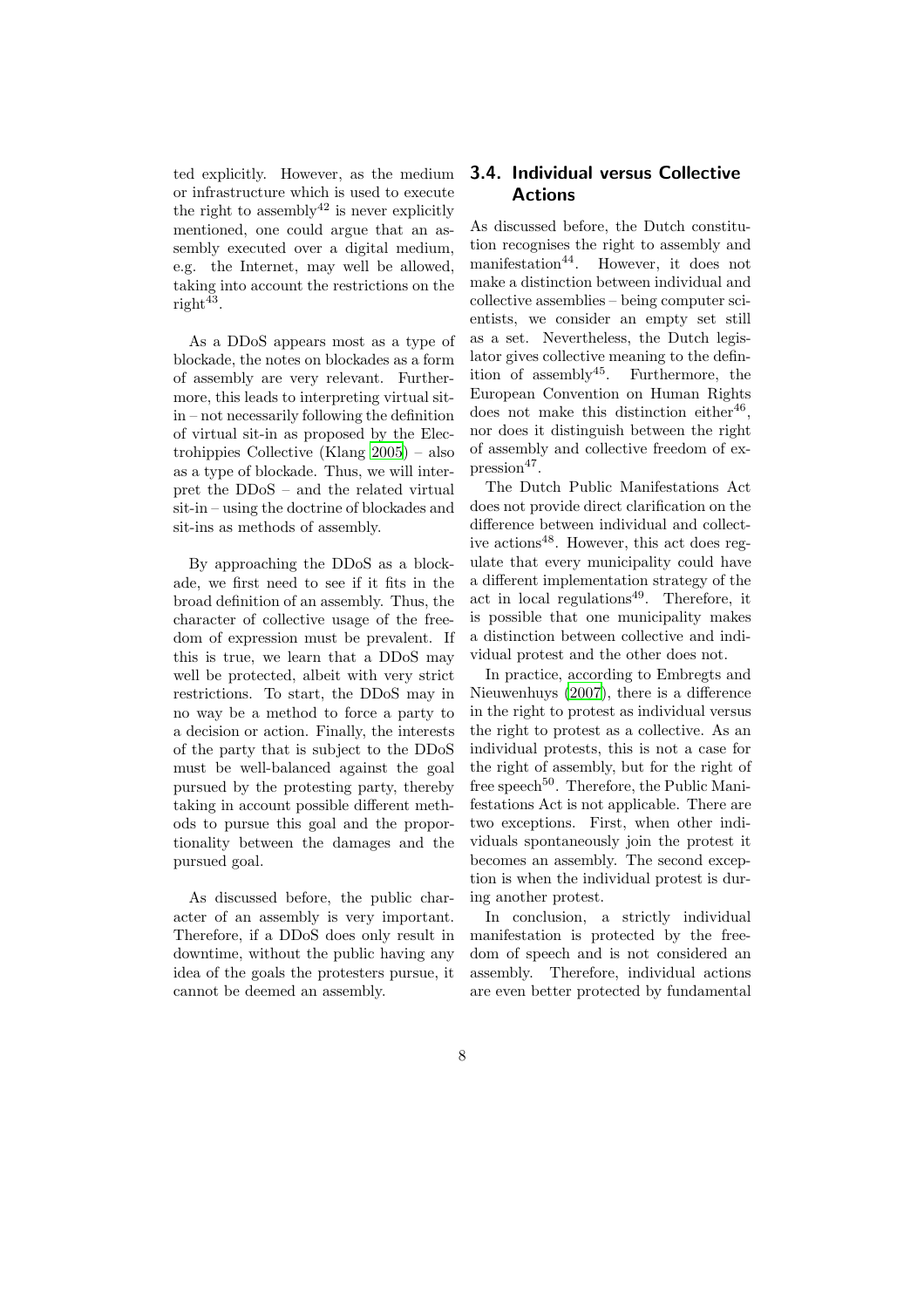rights than collective actions, as there are more safeguards implemented.

## <span id="page-8-1"></span>3.5. Boundaries on the Fundamental Rights of assembly

In 2007, the Dutch ombudsman released a report in which the boundaries for a physical demonstration as described by the Dutch public manifestations  $\arctan 51$  are clarified (Embregts and Nieuwenhuys [2007](#page-23-10)). The ombudsman states that, although protesting is a fundamental right, this right may be infringed if the protest disproportionally disrupts security, health or property. The boundaries given by the ombudsman could be a good base for testing the digital protest. The first important boundary is that there is a registration period of 4 days for a collective protest. This makes it possible for the object protested against to enforce an injunction if it thinks the protest disproportionally harms his interest.

The second interesting point is that the identification duty<sup>52</sup> is widened (Embregts and Nieuwenhuys [2007](#page-23-10)). The protester does not have to be suspected of a criminal offence, but could be enforced to identify himself as part of the protection of order – even if the police already knows the suspect. For regulating purposes, the law enforcement authorities appreciate a scheme from the organisation about the way the protest is organised. This, however, is not an obligation.

A third interesting aspect is that intervention of the police when the protest is near an (important) government building is allowed (Embregts and Nieuwenhuys [2007](#page-23-10)). A restriction is that it is forbidden to use tools which could be used as weapons – such as sticks – during the protest. This restriction could have interesting implication in a digital protest. The last obligation to the protest is that the protesters have to leave the location of protest clean after the action. This could also have interesting implication for a digital protest. Finally, the government has a department for facilitating manifestations and assemblies.

## <span id="page-8-0"></span>4. Criminal Law and Availability Attacks

The Budapest Convention on Cybercrime, which entered into force in 2004 and was enacted in the Netherlands in 2007, urges the national governments to criminalise the intentionally and without right hindering the functioning of a computer system inputting, transmitting, damaging, deleting, deteriorating, altering or suppressing computer  $data^{53}$ . At the time of ratification, most Dutch law was already in line with the convention<sup>54</sup>, part of the pending act Computercriminaliteit  $II<sup>55</sup>$  – either originally or as an extension due to the convention. As the name suggests, at this time, there already was an act called Computercriminaliteit<sup>56</sup>, which, amongst others, contained the first criminalisations of attacks on the availability of automated systems.

Dutch law has several criminalisations of attacks on the availability of automated systems. To start, the intentionally rendering unavailable of an system for telecommunications is punishable with up to a one year sentence if this affects the transmission, storage or processing of data within a public telecommunication network or a public telecommunication service; punishable with a sentence of up to six years if this damages goods or ser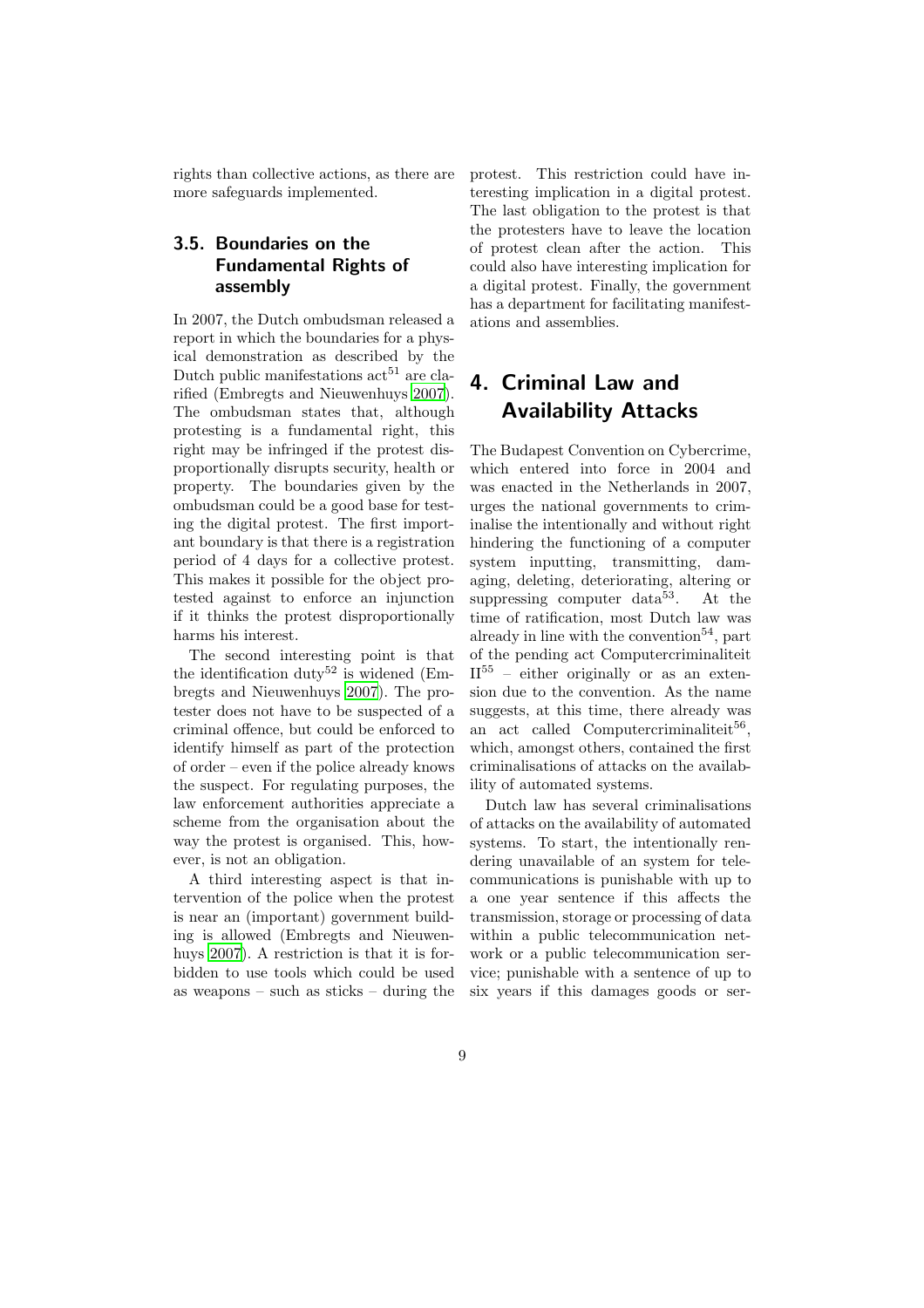vice; punishable with a sentence of at most nine years if this endangers life; and punishable with a sentence of up to fifteen years if this led to death<sup>57</sup>. If the act was unintentional, sentences drop to at most six months in the first two cases, up to one year in the third case, and at most two years imprisonment in the last case<sup>58</sup>. The legislator notes that these articles also criminalise the creation of unavailability by sending a lot of data to some electronic address<sup>59</sup>.

The two offences discussed in the previous paragraph where introduced as the modern society became more and more dependent on automated systems $^{60}$ . The legislator even thought computer networks to be so important that a strike was not accepted as an exception to the offences. Nevertheless, it is later clarified by the Dutch legislator that this article is only concerned with automated systems of general interest<sup>61</sup>. Furthermore, it is also noted that it is not focussed on cases where there only is slight interference and no real damage to the services.

Furthermore, it is not allowed to intentionally and without right make data unavailable that is stored using an automated system $62$ . If this is done with hacking the sentence goes up to four years<sup>63</sup>, and without up to two years<sup>64</sup>.

Finally, a sentence of at most one year can be given for the intentionally and without right making unavailable of an automated system by sending or offering it data<sup>65</sup>. One of the main motivators for this article was spamming<sup>66</sup>.

#### 4.1. Case law

In 2005, the local court in The Hague decided that a DDoS attack may well be punished under the conditions of the first part of the first member of article

161sexies of the Dutch penal  $code^{67}$ , as it overloads the network thereby affecting the complete automated work $68$ . Furthermore, in this specific case one website was attacked, but the attack resulted in downtime at other clients of the internet service provider that hosted the attacked website, which caused the judge to finding the second part of the article also applicable, as the services offered where broadly interrupted<sup>69</sup>.

In the higher appeal of these cases was referred back to the comment of the legislator that the articles the conviction was based on where relevant<sup>70</sup>, even though the article of the Dutch penal code specifically meant for DDoS attacks<sup>71</sup> was still pending in parliament<sup>72</sup>. The other higher appeals had a comparable outcome<sup>73</sup> .

However, another case from 2005<sup>74</sup> led to acquittal for the court of appeal<sup>75</sup>. The main motivation was that the court decided it to be not proven that the network of the given internet service provider was endangered, only the specific system, which made the court decide that article 161 sexies of the Dutch penal code<sup>76</sup> was not applicable.

From the case law, we can learn that in order to be convicted on the basis of article 161sexies of the Dutch penal code<sup>77</sup> , at least an automated system of network general interest needs to be endangered<sup>78</sup>. Nevertheless, in cases where other websites beside the website that is subject of the ddos experience downtime, the article is applicable again<sup>79</sup> .

### 4.2. Grounds of Justification

Mevis [\(2009\)](#page-23-11) notes that the Dutch Penal Code provides two types of grounds for exclusion of criminal liability. Namely, grounds for justification – grounds which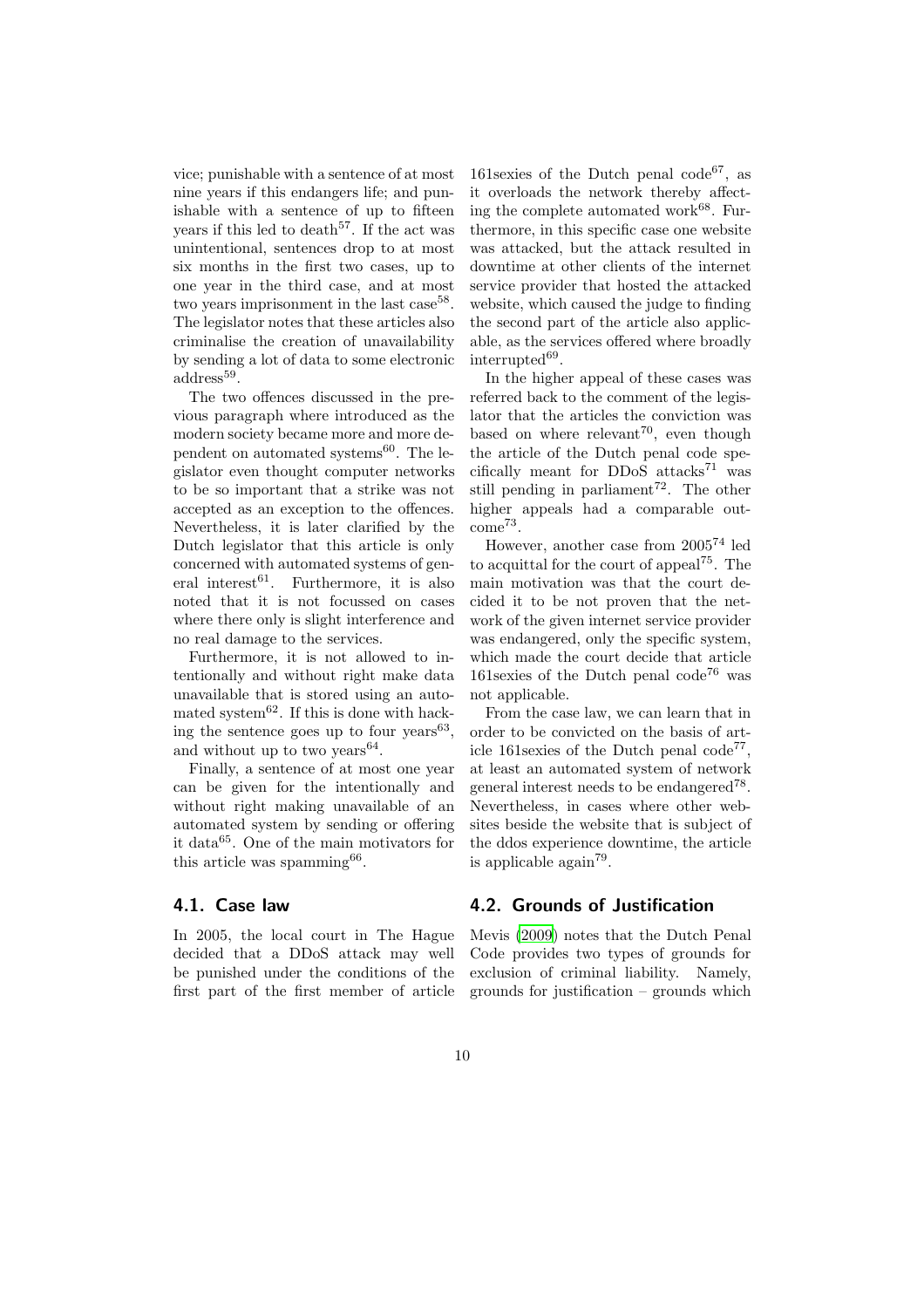regard the wrongfulness of the act – and grounds for excuse – grounds which regard the culpability of the actor. Of these, only the first type is of interest to our research, as we are not interested in personal circumstances, but only in the general act.

Especially Force Majeur<sup>80</sup> is of relevance. This article provides, due to the case law, both a ground for justification as a ground for excuse (Mevis [2009\)](#page-23-11). The ground of justification created by this article, also known as state of emergency, justifies punishable behaviour when there is a conflict between the duty to solve an emergency and the duty to comply with the law – given that the emergency is substantial in proportion to the criminalisa-tion<sup>81</sup>. Mevis [\(2009](#page-23-11)) illustrates this type of Force Majeur using a case where an optician broke the law by opening his store outside of the allowed shopping hours in order to provide a client in dire need with a pair of glasses $82$ .

In some cases, the description of an offence contains the requirement that it happened without right (Mevis [2009](#page-23-11)). The legislator normally adds this requirement when the described offence also frequently happens rightfully. The addition of without right requires the public prosecutor to explicitly prove that the action was without right, whereas if this is omitted, the action is always considered to be without right, unless the defence submits a ground for justification. In other words, the burden of proof with regard to justificatory grounds is changed by the addition of without right. For example, the description of the offence destruction<sup>83</sup> contains the requirement without right, which, amongst others, clears honest demolition companies of the possible criminal charge of destruction.

As discussed before, one of the offences commonly charged in cases concerning a form of DDoS does not require the offence to be without right<sup>84</sup>. Furthermore, the legislator claims to have omitted this requirement due to the dependability on automated systems and networks in our modern society<sup>85</sup>.

Mevis [\(2009](#page-23-11)) also mentions absence of substantive wrongfulness, which is an implicit ground for justification. This provides a ground of justification when the act perfectly fits the description of the offence, but the offender objectively acted in favour of the cause the criminalisation tries to pursue<sup>86</sup>. However, this does not fit idealistic causes  $87$ . Therefore, it is not an applicable ground of justification in the present research.

## <span id="page-10-0"></span>5. Policy of the Public Prosecutor

As Mevis [\(2009](#page-23-11)) discusses, the public prosecutor may choose not to prosecute<sup>88</sup>. In practice, there is the possibility of technical dismissal – when it is not likely the prosecution will lead to a conviction – and the dismissal on the basis of the expediency principle $89$  – when the public prosecutor decides prosecution is not opportune.

When the public prosecutor considers a conviction possible, but thinks prosecution is not in favour of the general interest, he may decide to a dismissal out of opportunity, as he considers prosecution not to be opportune (Mevis [2009](#page-23-11)). This is due to the fact that Dutch criminal law is based on the principle of opportunity, as opposed to the principle of legality – as German criminal law is. Such a decision that prosecution is not opportune is a decision of policy. Furthermore, the public prosecutor may create guidelines, which describe when he will not prosec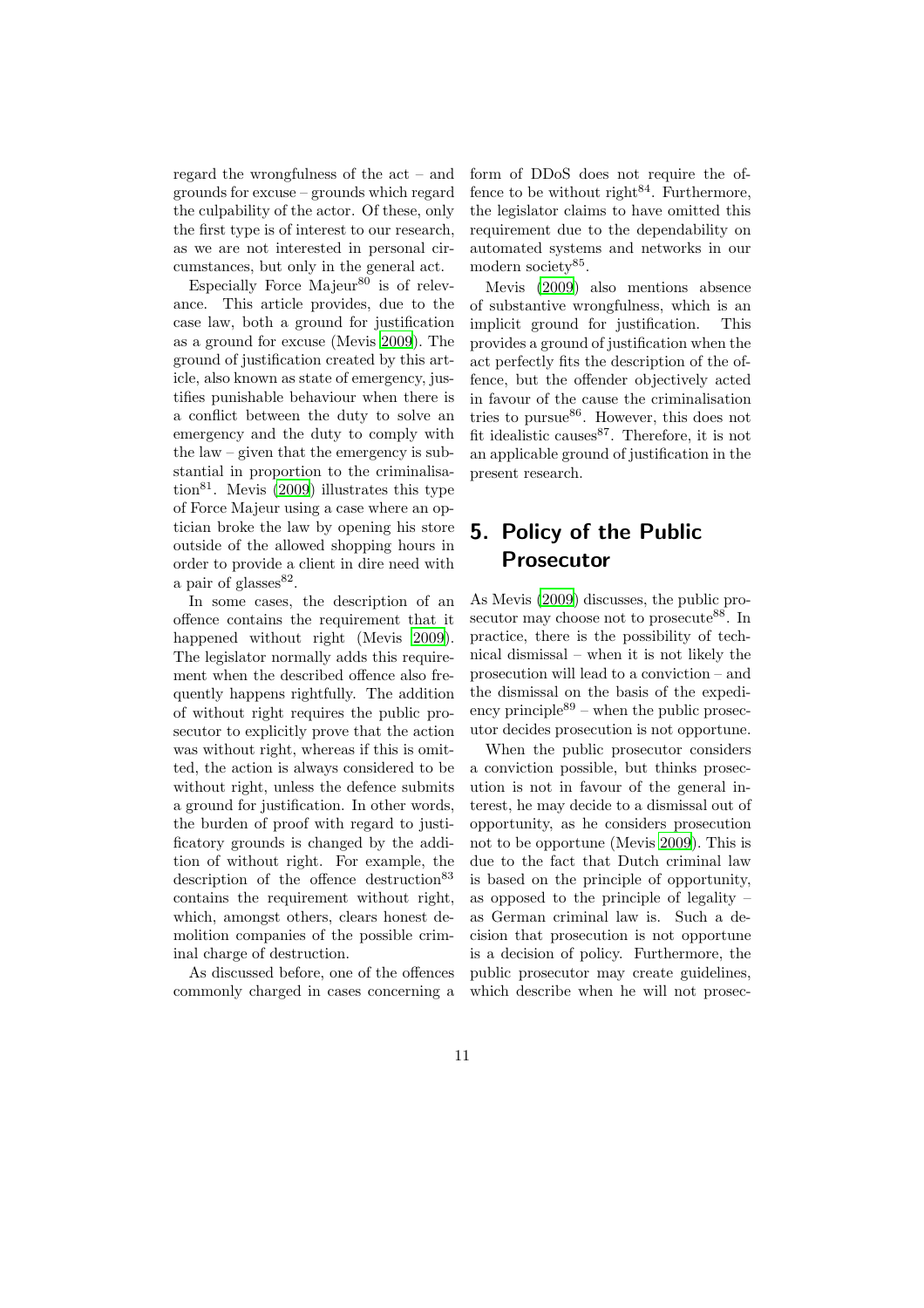ute. Thus, a decision to tolerate a certain crime may be formulated in the form of such a guideline – a common example in Dutch criminal law is the policy on soft  $\text{drugs}^{90}$  and euthanasia<sup>91</sup>.

Recently, the Public Prosecutor ordered two suspects of performing a DDoS on the websites of MasterCard and VISA to community service<sup>92</sup>. These actions were  $$ allegedly – performed with political reasons, namely the blocking of donations to WikiLeaks by these credit card companies (Teffer [2010b;](#page-24-0) Teffer [2010a](#page-24-2)). The public prosecutor decided not to prosecute the suspects under one of the offences discussed in Section [4](#page-8-0) – most notably 161sexies of the Dutch penal code<sup>93</sup> –, but use their competence to give a punishment or $der<sup>94</sup> - which is allowed for officers penal$ ised with up to 6 years of detention. The underage offender was ordered to 26 hours of community service, whereas the older suspect was ordered to 80 hours of community service.

## <span id="page-11-0"></span>6. Civil Disobedience

After discussing the (D)DoS method with respect to the European rights, criminal law and the policy of the public prosecutor we decided to analyse the (D)DoS method with respect to civil disobedience to harvest (more) requirements which could bind a legal requirement.

With civil disobedience, we mean events in which citizens disobey the law, claiming to do so for a greater good (Klang [2005](#page-23-1)). An example of civil disobedience can be found in Rosa Parks, who, in 1955, refused to give up her seat in the bus to a white man, whereby she broke the law.

She performed this action, to oppose against discrimination and thereby breaking the dogma of racial differences.

In this section the guidelines provided by Schuyt [\(1972](#page-24-3)) will be discussed in the context of digital civil disobedience. His first guideline prescribes that the violation of law should be the result of a process of deliberation. Therefore, the time and aim of the action may not have a spontaneous character. This guideline could be adopted in the digital infrastructure without the loss of generality.

The second guideline of Schuyt [\(1972\)](#page-24-3) describes that there must be a relation between the method chosen to protest and the objective of the protest. Therefore, if the objective of protest concerns the physical infrastructure, then a digital protest is not eligible until a later stage, when the physical options are exhausted. However, if the objective concerns the digital infrastructure, then a digital protest is appropriate.

The third guideline prescribes public violation of the law (Schuyt [1972\)](#page-24-3). If the protester does not try to hide his actions, he stands stronger in influencing the public opinion. A typical DDoS attack could be anonymous and mere downtime does not express much opinion. Therefore, this guideline needs technical adaptation when imposed on DDoS as an assembly. Furthermore, this also fits with the public property that the Dutch legislator notes of assemblies $^{95}$ .

Besides the requirement that the violation should have a public character, Schuyt [\(1972\)](#page-24-3) also requires voluntary cooperation when prosecuted. Therefore, the disobedient protester should not use a proxy or other means of hiding and has to store (forensic) evidence to be able to cooperate with possible prosecution.

As a fifth requirement, Schuyt [\(1972\)](#page-24-3) notes the absence of violence. Although the technique of DDoS is classified as an attack, it does not necessarily cause phys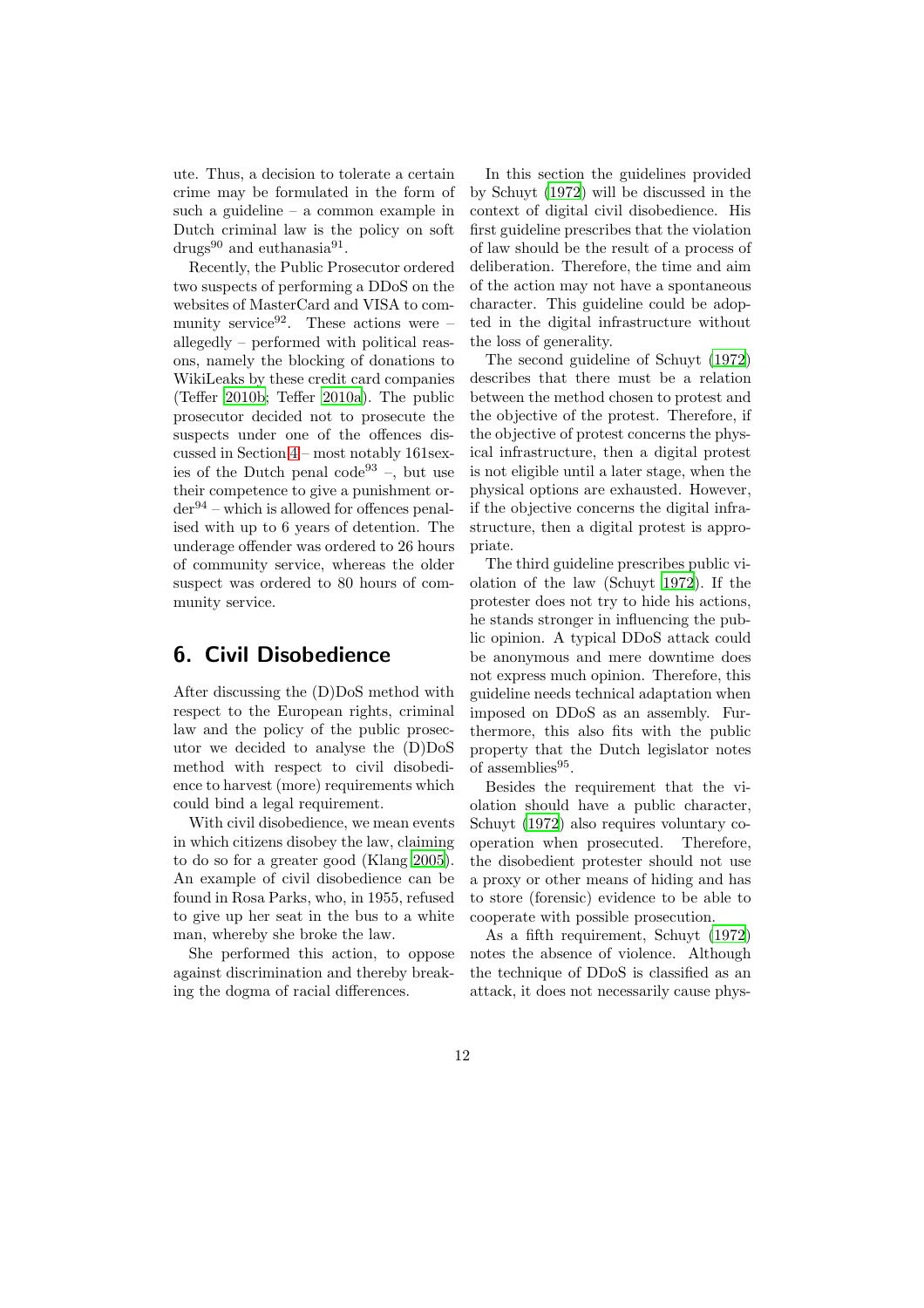ical harm to individuals or property – although it is possible. However, if the technique is used against critical systems as, for example, SCADA systems (Cai, Wang and Yu [2008](#page-22-1)), it could create major physical damage. Since the protester is not always able to decide whether a system he blocks is important – for example, when a website is run on the same mainframe as a critical system –, the protester has the responsibility to exclude this risk. In Section [8,](#page-13-0) we will discuss both technical and juridical requirements to mitigate this risk.

A long manifestation could harm the interests of other citizens, which could violate the sixth requirement: the rights of others citizens should be respected as much as possible. Nevertheless, this, again, boils down to an act of balancing the interests of all involved parties.

The seventh requirement from Schuyt [\(1972\)](#page-24-3) prescribes that all legal resources need to be exhausted. One should not directly resort to civil disobedience, but first seek to use other resources such as influencing the public opinion, trying to enforce your rights in court, and the likes. This requirement does not differ from the physical world, because most of the legal resources are constituted in the physical world.

The disobedient citizen has to accept the risk of being punished (Schuyt [1972](#page-24-3)). For common violations (e.g. entering private terrain or temporary occupation) the maximal punishment could be acceptable to the disobedient. However, the punishment for a DDoS could be 6 years.

Finally, the disobedient citizens is acting as he does to provoke a trial case in court, in order to test his moral grounds of justifications for a judge.

## <span id="page-12-0"></span>7. Recap of Current Legislation

To get a good picture of the status quo of digital manifestation in Dutch and European legislation, we performed a thorough legal study. At this point, we will summarise the results of the legal part of the research and give a brief description of the current status of the digital right to assembly.

In Section [3,](#page-4-0) we have seen under which conditions the DDoS may be considered as a method of exercising the right to assembly. To start, the DDoS has to fit the description of an assembly, which requires it to have a public character and to have a prevalent character of collective expression of opinion *(definition)*. Furthermore, the DDoS can be seen as a virtual blockade – and, thus, virtual sit-in. This gives the following requirements for a DDoS to be considered as covered by the right to assembly: reasonable alternatives have already been pursued (subsidiar $ity)$ , the (possible) damages of the manifestation are proportional to the interests of the party subject to the protest (proportionality), and the protest is in the general interest (necessary). As we have also seen, in Germany it would be required that the blocking effect of the DDoS is a side effect of a normal peaceful assembly, which will commonly not be the case.

Especially the requirement of visibility makes it hard for a DDoS to be deemed a reasonable blockade, as this would require artificial interventions, such as the use of social networking, microblogs or comparable services, where the protesting citizens unite. As the activity should have a character of publicly collectively exercising the freedom of expression and not of hindering services, a loosely connecting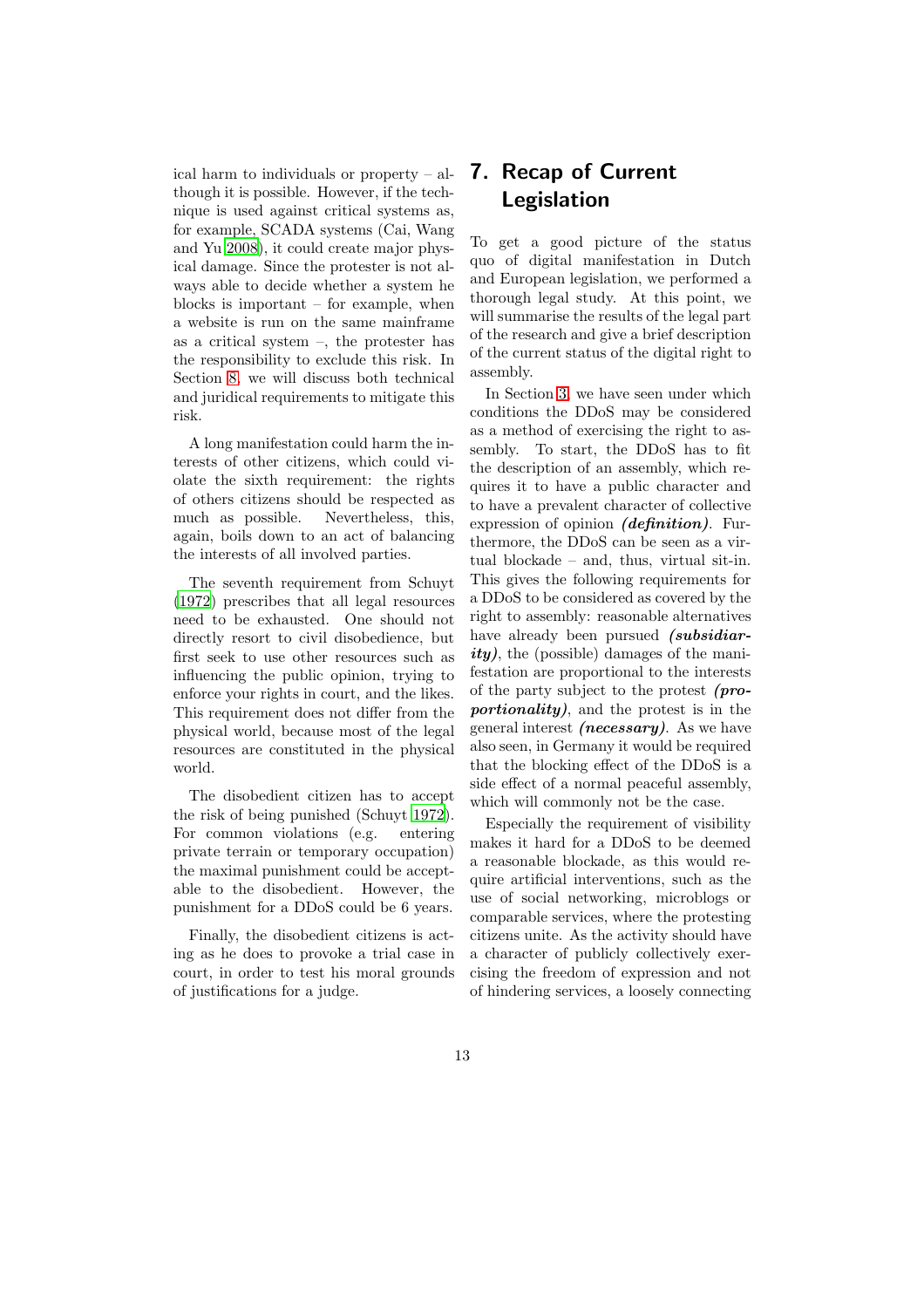campaign on a social networking site could be seen as the assembly, but the DDoS itself would still be questionable. However, their may be variants possible that withstand this requirement, such as flooding an email-address or contact form with the message of the protest. Please note that requirements considering the balancing of interest or the pursuing of the goal through other means make it less likely for a DDoS to be considered as means of exercising the right to assembly in practice, they do not make the change for that to happen negligible.

As we saw in Section [4,](#page-8-0) the DDoS is criminalised in Dutch legislation. However, it is not completely unambiguous which offences in particular fit the bill in general, which leaves this task to case law. Due to the omission, of without right in the most commonly used offence, any action that fits the description is considered to be without right. In combination with the importance the Dutch legislator has in mind, when it comes down to information networks, it seems unlikely the court will allow an appeal to necessity as a ground of justification using the right to assembly in a DDoS case.

Therefore, we can safely assume that, in most cases, it is not possible to call upon the right to assembly for a DDoS attack. Furthermore, there currently is no policy of the public prosecutor considering digital rights, which we discussed in Section [5.](#page-10-0) Nevertheless, the door is still open to the in Section [6](#page-11-0) discussed phenomenon of civil disobedience.

## <span id="page-13-0"></span>8. Embodying the Digital Right to Assembly in Legislation

For the next step in this research, we will ask ourselves to what extent digital assemblies should be possible and how this should be embodied in the current legislation. As the first question – whether the digital assembly should be possible – is mostly a political question, we will focus on the second question. In order to do this, we will first evaluate if this requires extending or creating fundamental rights, followed by the possibility of the public prosecutor issuing a special policy.

## 8.1. Extending Current Rights

In the Dutch constitution, the secrecy of correspondence is granted $96$  (Asscher [1999\)](#page-22-2). As this only protects written letters, telegraphs, and telephone conversations, it is not of use for other forms of communication. However, nowadays, the right to privacy<sup>97</sup> is understood as also including private communication. Thus, privacy was extended to fill the gap of the secrecy of correspondence of other forms of communication. In analogy to this example, we will evaluate whether an extension of the existing fundamental rights is feasible.

As discussed in Section [3,](#page-4-0) the Dutch constitution grants the right to assembly and manifestation<sup>98</sup>, as opposed to the European Convention on Human Rights, which only grants the right to assembly<sup>99</sup>. Merely the addition of a right to manifestation to the right to assembly may enable digital assemblies under strict conditions – that fit in with the requirements we will discuss in Section [9.](#page-14-0) Furthermore, this solution clarifies the general place of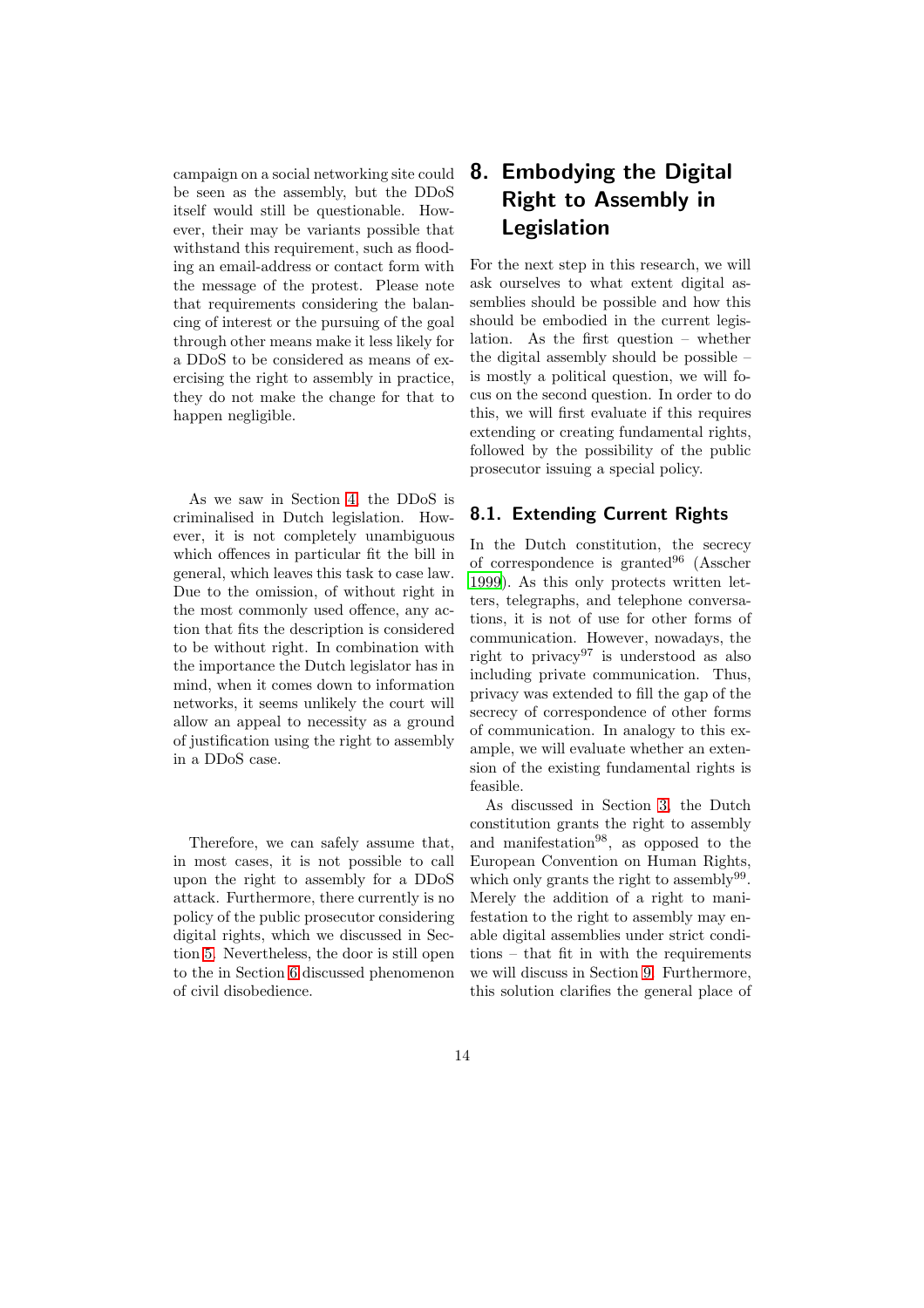the manifestation, which lies somewhere between the right to assembly<sup>100</sup>, the right to freedom of expression<sup>101</sup>, and the right to association<sup>102</sup>.

There are two noteworthy risks with extending existing rights. Firstly, most rights form a foundation for other legislation that builds on it, which leads to difficulties when those rights are changed. Secondly, it can feel as if the legislator tried very hard to fit in additional rights with current legislation, when there actually are enough differences to justify introducing a new right.

## 8.2. Creating New Rights

When the Dutch government found that intrusion into information systems was not punishable under trespassing, the legislator decided to create a new offence for intrusion into information systems $^{103}$ . The new offence is based upon the offence of trespassing, but is also an adaptation to the digital world. With this example in mind, we will discuss the creation of a new fundamental right to enable digital assemblies.

The discussed right to manifestation could also be introduced as a separate right, which has some benefits. Most notably, this makes the right truly separate of previous rights, and does not give it the position of little brother in comparison to the right to assembly. Furthermore, this leaves room for a more specific approach to the right and its safe guards.

The most notable backside to introducing new rights is that this eventually leads to devaluation due to the existence of too much fundamental rights. However, it seems that the right of manifestation is recognised highly, and thus not capable of causing such devaluation.

## 8.3. Policy of the Public Prosecutor

As we discussed in Section [5,](#page-10-0) it may be possible to protect the digital assembly by policy of the public prosecutor. As policies of the public prosecutor are a typical Dutch phenomenon, this approach is not very useful in the global issues generated by the digital world. However, it may be of use as a temporary solution.

## <span id="page-14-0"></span>9. Requirements for Digital **Assemblies**

A digital assembly should comply with a number of requirements. To find these requirements, we will look back at the general doctrine on assemblies and try to adopt this to the general world. In addition, we will consider differences between the digital and the physical world and try to find requirements that settle these differences.

In Appendix [A,](#page-24-4) the relations of the several proposed requirements to each other and the general doctrine are displayed graphically. These figures are referred for a more detailed overview of the requirements.

### 9.1. Defining Digital Assemblies

We have seen that the Dutch legislator considers a manifestation as a group of people that publicly expresses their emotions or wishes concerning a social or political subject<sup>104</sup> and that the German constitutional court decided that an assembly should be interpreted as an orderly gathering of people participating in the public building of opinion, with a focus on discussion or manifestation<sup>105</sup> Our idea of a digital assembly will build further upon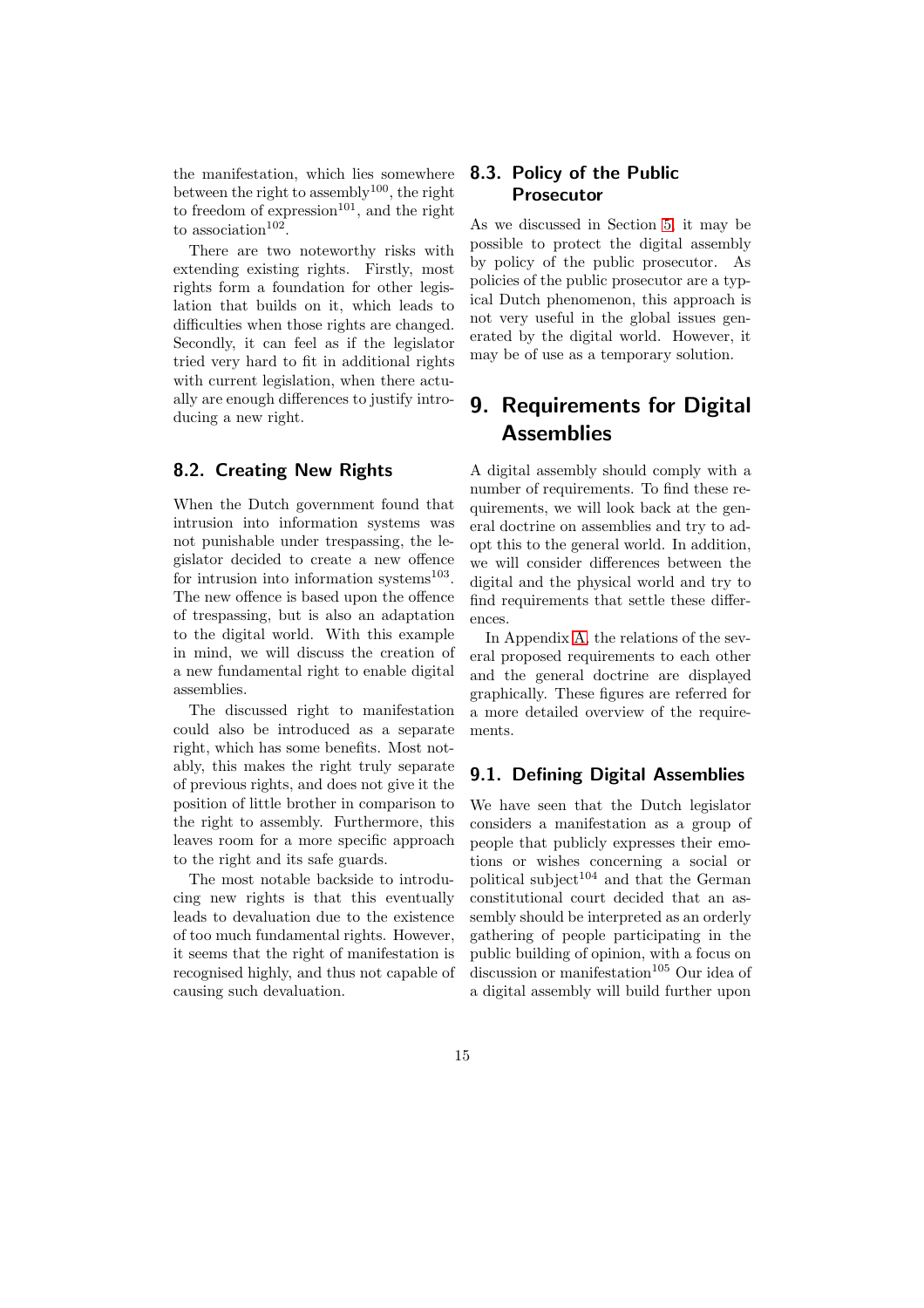these perceptions. Thus, we will consider visibility, the expression of opinion, and collectivity as requirements.

### <span id="page-15-0"></span>9.1.1. Visibility

That assemblies should be visible is one of the major requirements to an assembly, as this can make the difference between an action where the goal of hindering is prevalent and an action where the goal of publicly expressing an opinion prevails. The same goes for a digital assembly. Thus, the public should be able to see the opinion that the assembly tries to express.

#### <span id="page-15-1"></span>9.1.2. Expression of Opinion

Besides being public, in an assembly the goal of collectively expressing an opinion should prevail. This means that a digital assembly should be politically or socially motivated, and not be aimed at, for example, smear campaigns<sup>106</sup>.

#### <span id="page-15-2"></span>9.1.3. Collectivity

The collective character of an assembly is one of the reasons of its power. If a very large group of citizens opposes a certain decision, they are more likely to be heard, than if an individual does.

However, in the digital world, automation is cheap. Thus, one could act as if he is a group of people. Therefore, the requirement of collectivity prescribes the one man, one vote principle.

Furthermore, a certain proportionality between the size of the target and the size of the participants in the assembly and the impact of the assembly is important. In other words, assemblies require a certain critical mass, in order to be of effect.

## 9.2. Permissibility of Digital **Assemblies**

The court evaluates the permissibility of an assembly on several conditions. First of all, the action may not be a method to force some party to a decision or action – please note that this is also in line with the general requirement that the expression of opinion should be a prevalent characteristic. Secondly, the goal pursued by the protesting party should be wellbalanced against the interests of the other party, especially concerning possible damages. Finally, other possible methods to pursue the goal should have been taken into account or tried.

#### <span id="page-15-3"></span>9.2.1. No Coercion

As stated before, the non-permissibility of coercion lies also with the requirement that an assembly is mainly about the expression of opinion and not about hindering or comparable goals. Of course, there is a slight difference, as the assembling party may try to force the opposing party with social pressure to follow the opinion they are expressing. However, forcing them at gunpoint is obviously not permissible at all, and can be considered a form of coercion.

#### <span id="page-15-4"></span>9.2.2. Proportionality

As we have seen before, proportionality is always an important consideration. In this case, it is of great importance that there is a balance between the goal that is pursued and the interests of the party that is subject to the protest. For example, if a protest aims at a local milk factory which actually is bound by the decisions of the municipality, the protest may not be proportional. However, if it was their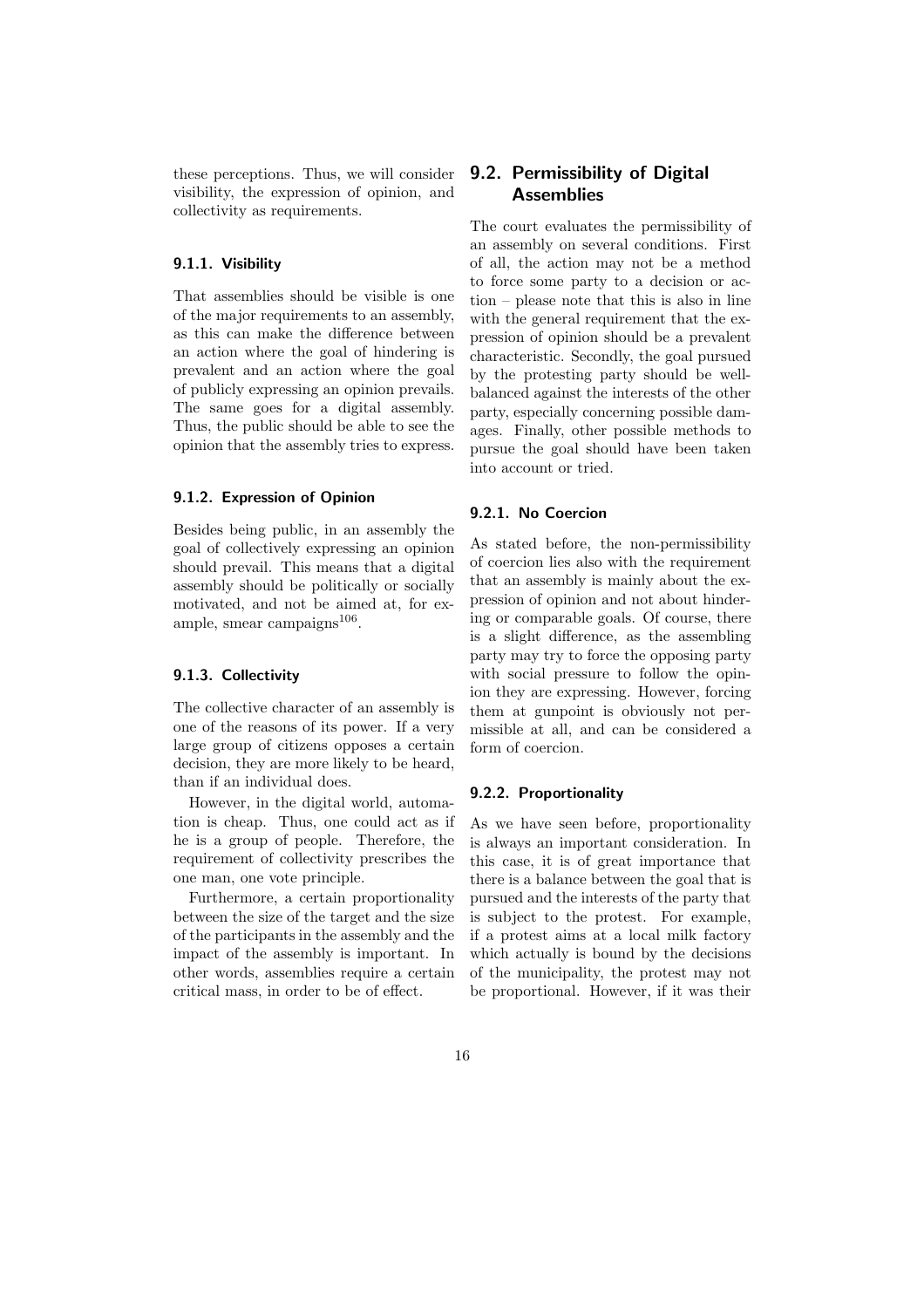own decision that caused the protest, it may be proportional.

The same reasoning could be used for damages. A small wrong does not justify a lot of damages, but a large issue may. Proportionality between the pursued goal and the potential damage to the interests of the opposing party is, thus, an important requirement. For this, the practicalities can be left to the judge.

#### <span id="page-16-1"></span>9.2.3. Subsidiarity

An assembly – especially a more intrusive one – should probably not be the first answer when someone feels their interests – or opinions – are not heard. It is important that those that want to express their opinion have followed other possible paths in the pursue of their goal, before they step up to more heavier methods, such as the assembly. Therefore, it is important to evaluate whether other methods of reaching the intended goals are sufficiently exhausted.

## <span id="page-16-2"></span>9.3. Enabling Orderly Digital **Assemblies**

Finally, there are requirements which make digital assemblies orderly. These requirements are of a lower importance, as they are not as much build on the legality of the digital assembly, but say something about the ability to keep order. This is not only beneficial for the authorities, but also for the protesters, as they have less chance of their assembly getting hijacked for violent or otherwise unwanted reasons.

In practice, the municipality regulates the held manifestations (Embregts and Nieuwenhuys [2007](#page-23-10)). Although most of the regulations by the municipality are not strictly required, protesters are urged to comply with them, to prevent excesses. This leads to a central organisation for each assembly, which also announces the activity. Furthermore, the police will provide supervision, which will take action when individuals step beyond the law.

#### <span id="page-16-3"></span>9.3.1. Supervision

Within a physical demonstration, the presence of law enforcement officers is a preventive measure against escalation. The officers can inform the mayor about the status of the protest, providing him with information to make a decision whether the protest should be broken up.

This requirement is hard to satisfy, since the anonymous nature of the Internet prevents it, although it could be satisfied when part of the infrastructure is provided by the government. Nevertheless, chances are fairly high that this infrastructure raises distrust and may for that reason not be used.

#### <span id="page-16-0"></span>9.3.2. Central Organisation

Most of the larger manifestations have a central organisation. This organisation registers the manifestation with the municipality and tries to help the law enforcement to keep the organisation orderly. However, in Section [3.5,](#page-8-1) we saw that it is not required to register a manifestation nor to have a central organisation.

Even a digital assembly requires some sort of announcement to gather those who want to protest at the right time, for the protest to be successful. After this action, the protest can be considered registered. In addition, details of the manifestation could be provided using some sort of pseudonymity or anonymity.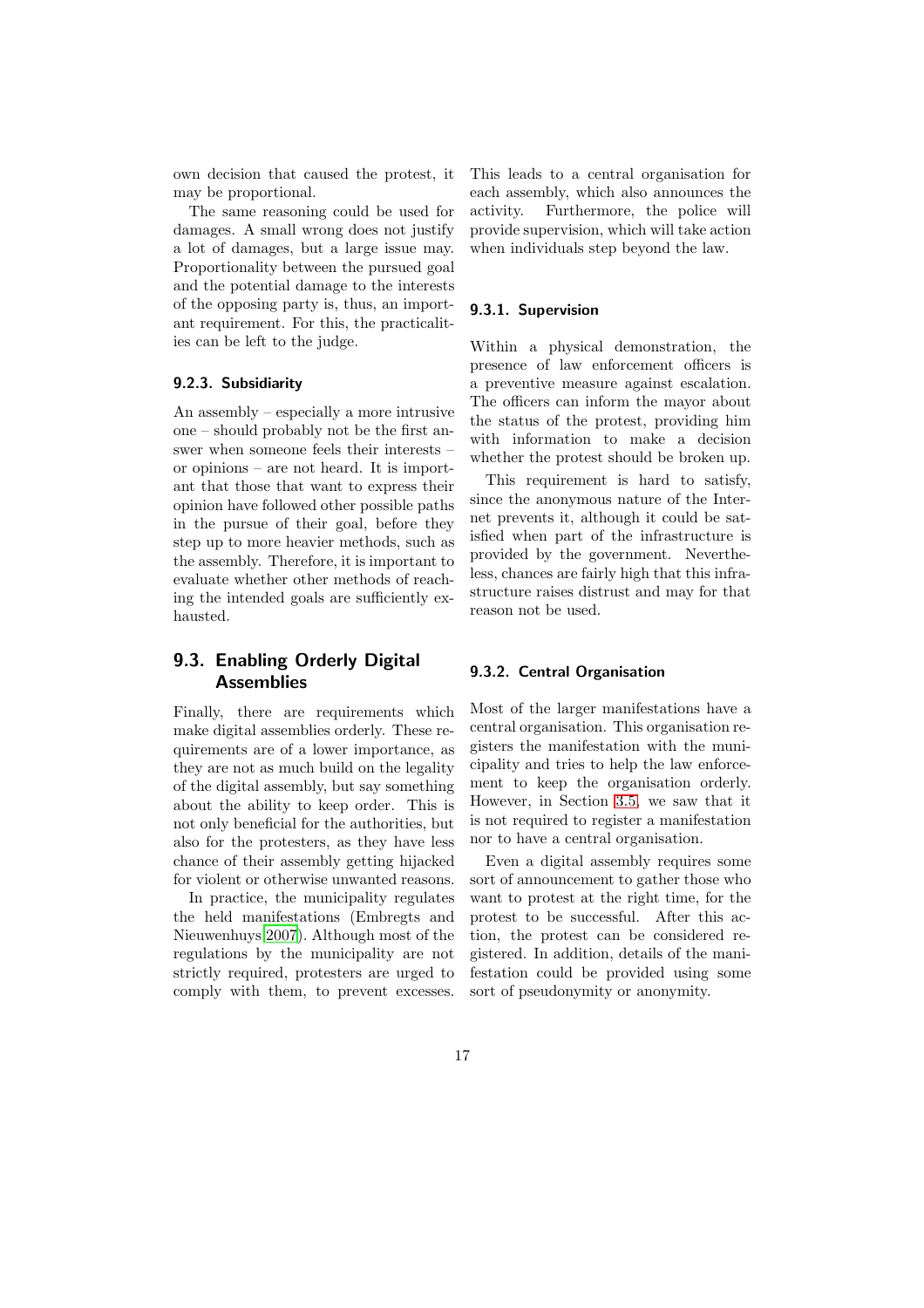#### <span id="page-17-2"></span>9.3.3. Announcement

Commonly, the municipality asks its citizens to register manifestations. Although this is not always required – for example, ad hoc manifestations cannot be registered –, this is an interesting requirement to discuss, due to the risk of misconfiguration of a system, which could lead to much extremer effects than expected in a normal situation.

An announcement should be unambiguous and provably delivered to the legal subject who is subject to the manifestation. This gives the legal subject of protest the option to ask for a delay or rejection by filing an injunction in court. The time granted by the judge should be sufficient to prevent great disaster. However, it should not be sufficient to disarm the protesting party. For example, if the subject of the protest does not repair the misconfiguration, the protest will be allowed at some point. Please note that, in this example, this badly configured server is targeted, not the misconfiguration itself.

## <span id="page-17-0"></span>10. Technical Requirements for Digital Assemblies

In this section, we will discuss the technical requirements, based on the legal requirements, to make digital assemblies possible. Based on the requirement of visibility, we will introduced a technical requirement concerning visibility. The requirement of collectivity brings us to introduce one man one vote, and group proportionality as technical requirements.

We will also consider additional requirements that provide for an orderly assembly. From the legal requirement of supervision, we come to the use of revocable anonymity. Finally, although we noticed the existence of central organisations in Section [9.3.2,](#page-16-0) technically we acknowledge the importance of a decentralised solution.

### <span id="page-17-1"></span>10.1. Visibility

A concrete example, which satisfies the visibility requirement, is protesting by email. If a digital assembly is shaped in the form of sending multiple e-mails at a predefined time as a group, it will have the properties of an attack on the availability of a system. Furthermore, if enough individuals participate in sending e-mails with, for example, large attachments and prevention against technical countermeasures, such as spam filters, the content is clearly visible to the subject of the protest.

The visibility becomes even stronger if carbon copies are used, in order to send a copy of the e-mail to a public place, where it is for everyone to see (Resnick [2008](#page-23-12)). The i-box of the party that is subject to the protest may become so full that it is not feasible to use at that moment. Even stronger, the memory of the mail server could fill up and cause the server to crash, which is a (D)DoS by definition (Bass et al. [1998](#page-22-3)). A recent example of such a protest over e-mail is when a Dutch member of the European Parliament placed a call on citizens to send protest e-mails against ACTA to all the members of the  $\text{European Parliament}^{107}.$ 

Within a physical demonstration, the ground where the protesters assemble is impervious for other people. However, when they watch the assembly from above – e.g. from a building – or from the side, they can clearly see the statements of the group. Beside carbon copying protest emails to publicly accessible boards, social media could get filled with the collectively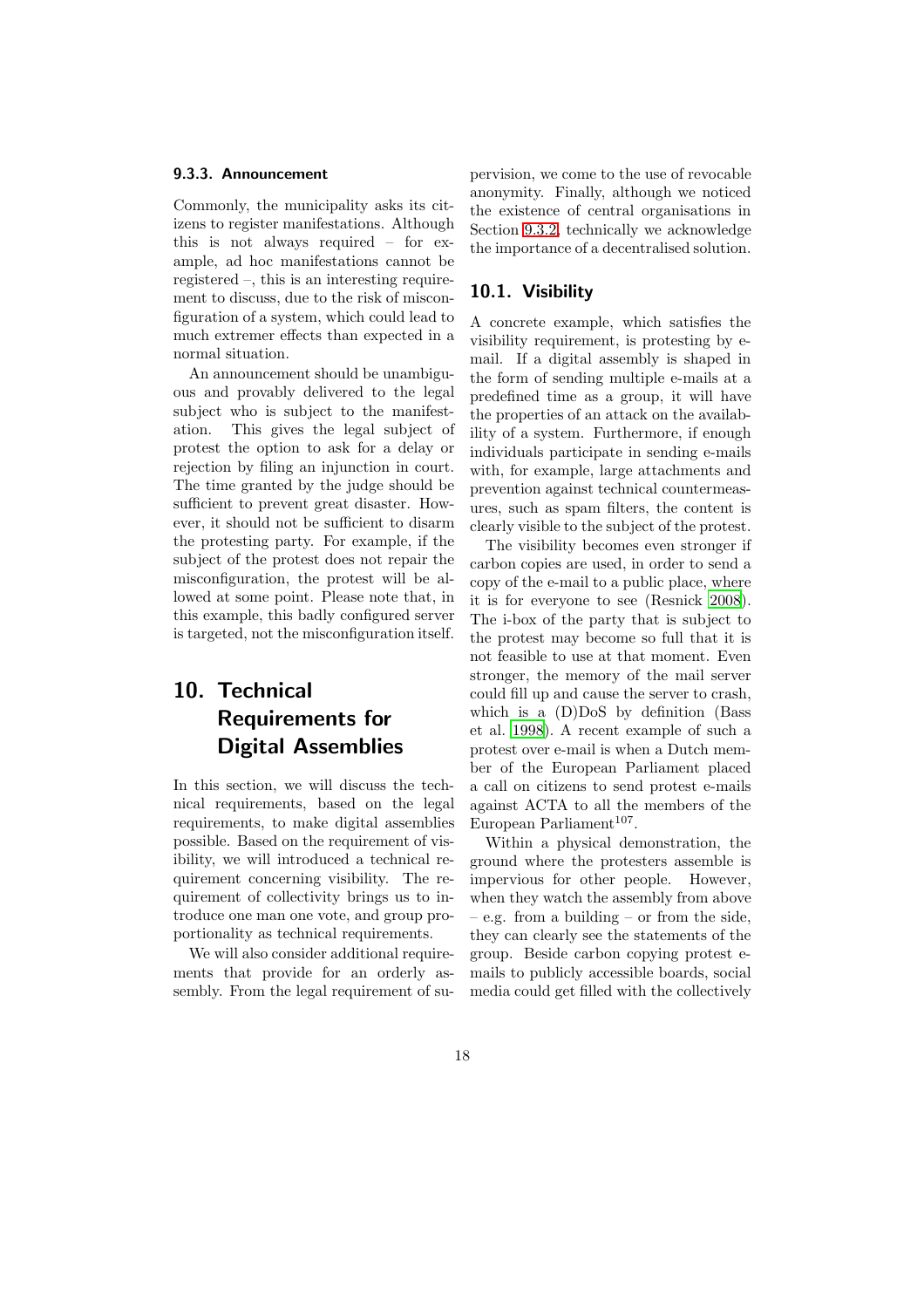<span id="page-18-1"></span>expressed opinion of the manifestation.

### 10.2. One Man, One Vote

The infrastructure must ensure that each person has at most one vote – e.g. one device – in the manifestation. In the example of one device, this device may not be able to generate more than the average of possible request, i.e. super computers are not allowed.

This requirement mainly ensures that the use of bot-networks (Rajab et al. [2006\)](#page-23-13) or hired server park capacity does not become legal for the use of protesting. It also contributes to the requirement of group proportionality on which we will elaborate in Section [10.3.](#page-18-0)

## <span id="page-18-0"></span>10.3. Group Proportionality

The impact of the assembly should be proportional to the size of the target and the size of the group of participants to the assembly. Therefore, it should not be possible for one person to take down another party single handed – e.g. by exploiting a vulnerability. Comparably, a small group of protesters should not be able to take down a corporation that is much larger. Thus, the used techniques should comply with this requirement of group proportionality.

## <span id="page-18-2"></span>10.4. Revocable Anonymity

An important requirement for a protest is that the protesters are anonymous. However, when one of the protesters abuse the anonymity by, for example, trying to hack the server, the investigative authorities should be able to track this individual down. Since these authorities should not be able to track the whole group down or otherwise abuse this procedure, revocable anonymity can be put in place (Kpsell, Wendolsky and Federrath [2006](#page-23-14)).

For revocable anonymity to work, some entity needs to be in charge of revocation. This can be implemented in multiple ways. For example, critical mass based revocation could be used, where the protesters give up on people trying to disturb the event.

### <span id="page-18-3"></span>10.5. Decentralised

As a non-negligible amount of the manifestations is aimed at the government, people may not have trust in a infrastructure which is actively maintained or supplied by that same government. Therefore, it may not be effective for a government to straightforwardly implement these requirements.

Furthermore, as decentralisation is in the very veins of the Internet, the digital assembly infrastructure should be as decentralised as possible, thereby omitting central contributors to the infrastructure, such as the government. In addition, the government should only contribute to parts that are necessary for law enforcement in the case a manifestation escalates.

## 11. Conclusion

In this paper, we have investigated the digital right of assembly, especially considering attacks on the availability of information systems as assembly, e.g. the DDoS. This lead us to conclude that, in most cases, such attacks cannot be deemed a means of exercising the right to assembly. This is due to the fact that such attacks, which can be seen as digital blockades, do commonly not have a public character. Furthermore, the Dutch legislator argues that the digital infrastructure is of such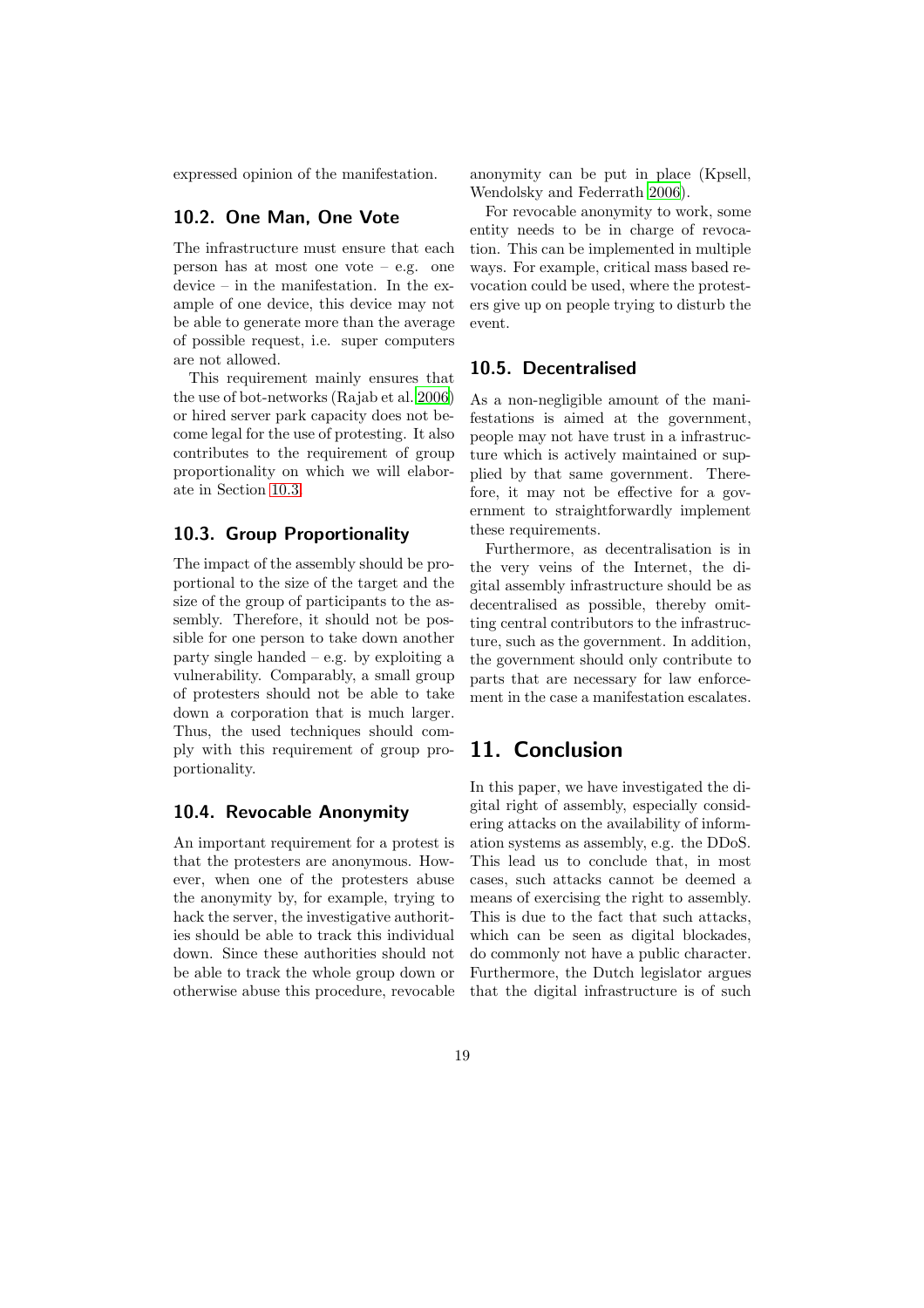importance that attacks on the availability of information systems should almost always be unlawful.

We learned that an effective way of creating the right to digital assemblies can be found in granting the right to manifestation, which is currently only granted by the Dutch constitution<sup>108</sup> and thus not invocable in  $\text{count}^{109}$ .

Finally, we discussed the requirements that should be met to conform to the definition of a digital assembly – visibility, expression of opinion, and collectivity –, which resulted in the technical requirements of visibility, one man one vote, and group proportionality. We also noted requirements for a digital assembly to be permissible, namely a lack of coercion, proportionality, and subsidiarity. Finally, we found that digital assemblies can be held orderly by implementing revocable anonymity, acknowledging decentralisation, and allowing some means of announcement.

## 11.1. Further Research

Some of the threads started in this paper are of interest for future research. Digital assemblies also have a social component. In future research, the social influences of a digital assembly and the power this gives to the participants should be studied. Related to this, the dynamics of group proportionality, as proposed in Section [10.3,](#page-18-0) could be evaluated.

The proposed fundamental rights should be further evaluated. The intersections between the digital assembly and the Budapest Convention on Cybercrime also require further research. This could be extended to the related directions and regulations of the European Union.

The issue of jurisdiction will continue to be of high importance, especially when it concerns digital topics. In this case, it should be explored what happens when the European legislator grants its citizens the digital right to assembly and the government of the USA does not grant this. This question could also be expanded to collaboration between the European Union and the USA in police activities.

Some legal requirements are not easily translated to technical requirements, due to their nature. However, this does leave gaps, as shown in the figures in Appendix [A.](#page-24-4) Therefore, we recommend further research on this translation, with a focus on those topics that are not suitable for direct translation to technical requirements. Additionally, several technical topics are worth further pursuance, such as the implementation of revocable anonymity.

## Acknowledgement

We are very grateful for the supervision, advise, and knowledge given to us by prof. mr. dr. M. Hildebrandt. For his technical advise, we are very thankful to dr. J.H. Hoepman.

## Notes

## Section 1

1. Article 11 of the European Convention on Human Rights

2. It should be noted that the premature state of digital social movements at the time Kreimer [\(2001](#page-23-2)) was published has been changed to a more mature state.

### Section 2

3. <http://sourceforge.net/projects/loic/>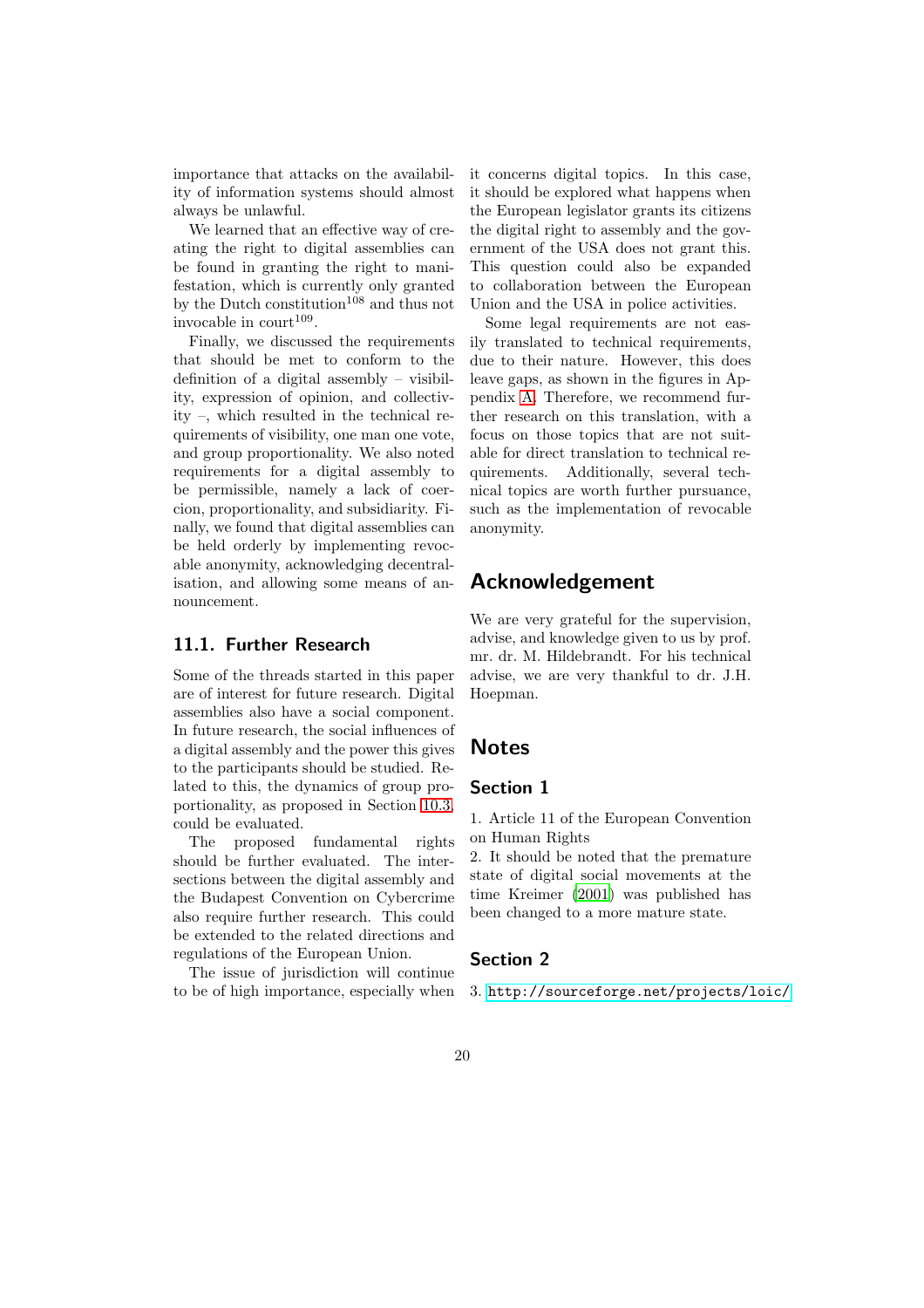4. Article 10 of the European Convention on Human Rights

5. Article 11 of the European Convention on Human Rights

6. Artikel 138ab van het Wetboek van Strafrecht

7. Article 5 of the Budapest Convention on Cybercrime

8. Article 15 of the Budapest Convention on Cybercrime

## Section 3

9. Article 11 of the European Convention on Human Rights

10. Article 10 of the European Convention on Human Rights

11. Article 11 member 2 of the European Convention on Human Rights

12. Artikel 9 van de Grondwet

13. Artikel 7 van de Grondwet

14. Article 11 of the European Convention on Human Rights and Article 10 of the European Convention on Human Rights 15. Artikel 120 van de Grondwet

16. Wet Openbare Manifestaties

17. Artikel 2 van de Wet Openbare Manifestaties

18. Artikel 9 lid 1 van de Grondwet

19. Kamerstukken II 1975/76, 13 872, nr. 3 (MvT), p. 38-39

20. Kamerstukken II 1975/76, 13 872, nr. 3 (MvT), p. 39

21. Artikel 8 Absatz 1 des Grundgesetzes

22. Artikel 8 Absatz 2 des Grundgesetzes 23. Kamerstukken II 1976/77, 13 872, nr. 7 (MvA), p. 33

24. Hof Amsterdam, 24-4-1996, NJ 1998, 179

25. Article 10 of the European Convention on Human Rights

26. Hof Amsterdam, 24-4-1996, NJ 1998, 179

27. Hof s-Gravenhage, 22-5-1987, NJ 1988, 646

28. Rb. Amsterdam, 26-8-1982, KG 1982, 154

29. Rb. Amsterdam, 26-8-1982, KG 1982, 154 en Rb. Amsterdam, 23-1-1986, KG 1986, 90

30. Artikel 8 Absatz 1 des Grundgesetzes 31. 5 Absatz 3 des Versammlungsgesetz in der Fassung der Bekanntmachung vom 15. November 1978 (BGBl. I S. 1789), das zuletzt durch Artikel 2 des Gesetzes vom 8. Dezember 2008 (BGBl. I S. 2366) gendert worden ist.

32. 240 des Strafgesetzbuch in der Fassung der Bekanntmachung vom 13. November 1998 (BGBl. I S. 3322), das zuletzt durch Artikel 1 des Gesetzes vom 6. Dezember 2011 (BGBl. I S. 2557) gendert worden ist.

33. BVerfGE 73, 206 (Sitzblockaden I) und BVerfGE 92, 1 (Sitzblockaden II)

34. BVerfGE 104, 92 (Sitzblockaden III)

35. Article 34 of the European Convention on Human Rights

36. ECHR 21-6-1988, no. 10126/82 (Case of Plattform rzte fr das Leben v. Austria) 37. Kamerstukken II 1975/76, 13 872, nr. 3 (MvT), p. 15-16

38. Kamerstukken II 1975/76, 13 872, nr. 3 (MvT), p. 39

39. Artikel 1 lid 1 van de Wet openbare manifestaties

40. HR, 17-10-2006, AB 2007, 23

41. BVerfGE 104, 92 (Sitzblockaden III)

42. Article 11 of the European Convention on Human Rights

43. Article 11 member 2 of the European Convention on Human Rights

44. Artikel 9 van de Grondwet

45. Kamerstukken II 1975/76, 13 872,

nr. 3 (MvT), p. 39, Kamerstukken II 1985/86, 19 427, nr. 3 (MvT) en Kamerstukken II 1985/86, 19 427, nr. 5 (MvA), p. 8.

46. Article 11 of the European Convention on Human Rights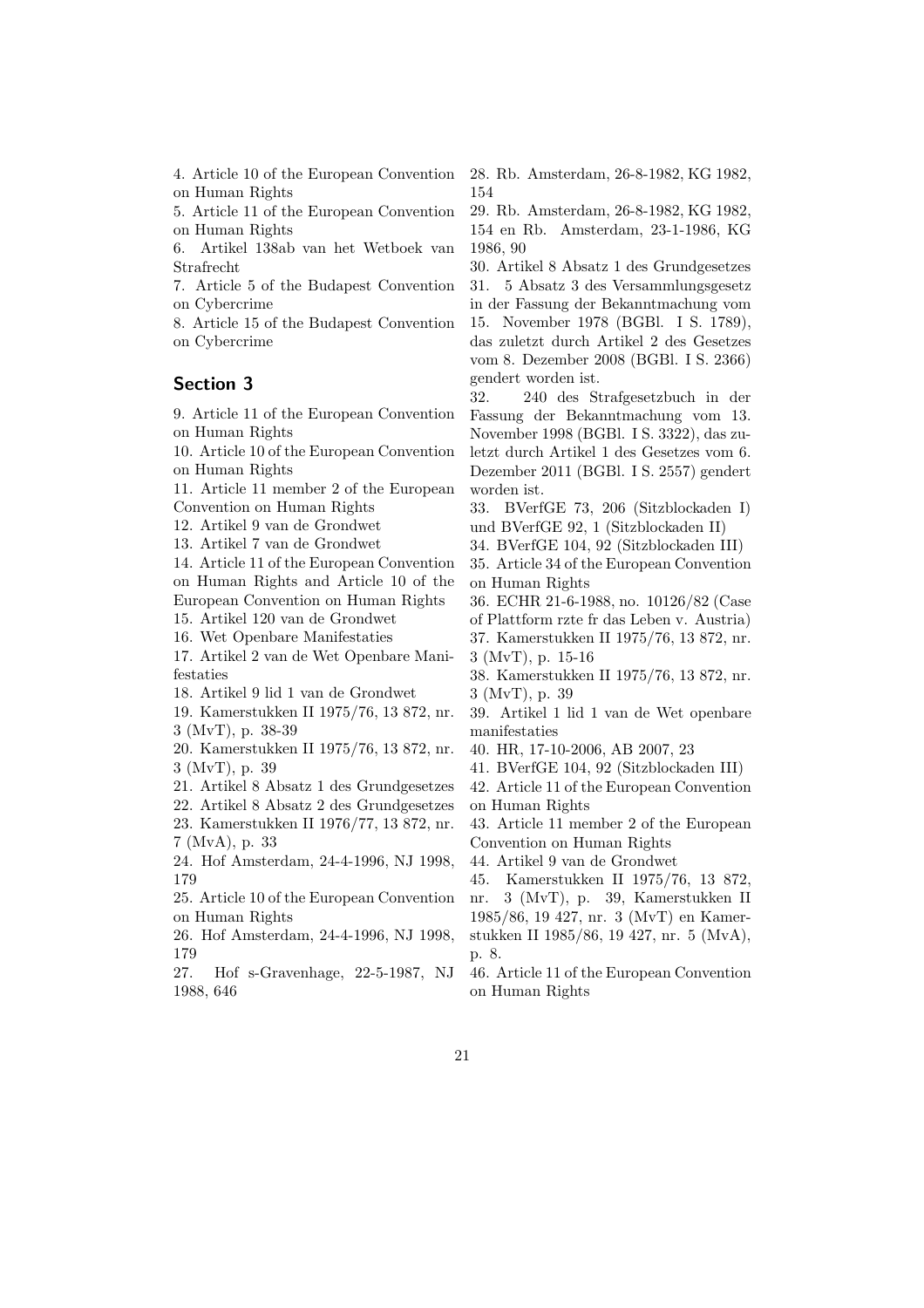47. Article 12 of the European Convention on Human Rights

48. Artikel 1 van de Wet Openbare Manifestaties

49. Artikel 4 van de Wet Openbare Manifestaties

50. Artikel 7 van de Grondwet

51. Wet Openbare Manifestaties

52. Artikel 447e van het Wetboek van Strafrecht

### Section 4

53. Article 5 of the Budapest Convention on Cybercrime

54. Kamerstukken II 2004/05, 30 036, nr. 3, p. 1

55. Kamerstukken II 1998/99, 26 671, nr. 1-2

56. Kamerstukken II 1989/90, 21 551, nr. 1-2

57. Artikel 161sexies lid 1 van het Wetboek van Strafrecht

58. Artikel 161septies van het Wetboek van Strafrecht

59. Kamerstukken II 1996/97, 25 533, nr. 3 (MvT), p. 69 en Hof 's-Gravenhage, 10- 2-2006, LJN AV1452

60. Kamerstukken II 1989/90, 21 551, nr. 3 (MvT)

61. Kamerstukken II 1990/91, 21 551, nr. 6 (MvA), p. 13

62. Artikel 350a van het Wetboek van Strafrecht

63. Artikel 350a lid 2 van het Wetboek van Strafrecht

64. Artikel 350a lid 1 van het Wetboek van Strafrecht

65. Artikel 138b van het Wetboek van Strafrecht

66. Kamerstukken II 1998/99, 26 671, nr. 3 (MvT)

67. Artikel 161sexies lid 1 sub 1 van het Wetboek van Strafrecht

68. Rb. 's-Gravenhage, 14-3-2005, Computerrecht 2005, 36, Rb. 's-Gravenhage, 14-3-2005, LJN AT0222, Rb. 's-Gravenhage, 14-3-2005, LJN AT0224,

Rb. 's-Gravenhage, 14-3-2005, LJN AT0230, Rb. 's-Gravenhage, 14-3-2005, LJN AT0239 en Rb. 's-Gravenhage, 14- 3-2005, LJN AT0249

69. Artikel 161sexies lid 1 sub 2 van het Wetboek van Strafrecht

70. Kamerstukken II 1996/97, 25 533, nr. 3 (MvT), p. 69

71. Artikel 138b van het Wetboek van Strafrecht

72. Hof 's-Gravenhage, 10-2-2006, LJN AV1452

73. Hof 's-Gravenhage, 10-2-2006, LJN AV1449, Hof 's-Gravenhage, 10-2-2006, LJN AV1451 en Hof 's-Gravenhage, 10-2- 2006, LJN AV1454

74. Rb. Breda, 10-11-2005, LJN AU6703

75. Hof 's-Hertogenbosch, 12-2-2007, LJN BA1891

76. Artikel 161sexies van het Wetboek van Strafrecht

77. Artikel 161sexies van het Wetboek van Strafrecht

78. HR, 22-2-2011, RvdW 2011, 317, Hof 's-Hertogenbosch, 12-2-2007, NJFS 2007,

184 en Hof 's-Hertogenbosch, 12-9-2008, NJFS 2008, 212, LJN BF0770

79. Rb. Rotterdam, 14-4-2010, NJFS 2010, 173, LJN BM1172

80. Artikel 40 van het Wetboek van Strafrecht

81. HR, 16-9-2008, LJN BC7938

82. HR, 16-10-1923, NJ 1923, 1329

83. Artikel 350 van het Wetboek van Strafrecht

84. Artikel 161sexies van het Wetboek van Strafrecht en Artikel 161septies van het Wetboek van Strafrecht

85. Kamerstukken II 1989/90, 21 551, nr. 3 (MvT), p. 20 en Kamerstukken II 1990/91, 21 551, nr. 6 (MvA), p. 35-36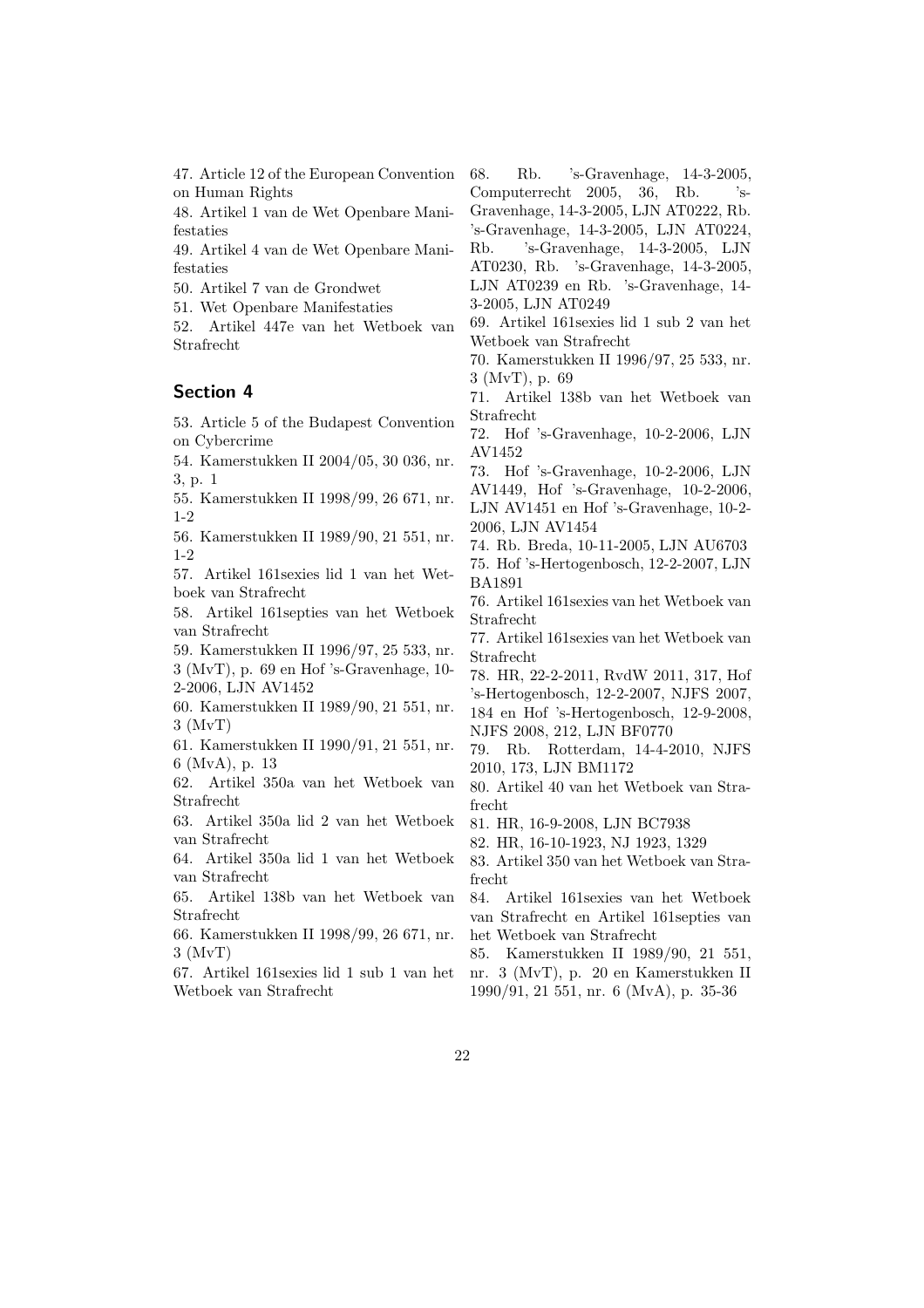86. HR, 20-2-1933, NJ 1933, 918 87. Rb. Haarlem, 5-6-2008, LJN BD5505

### Section 5

88. Artikel 167 van het Wetboek van Strafvordering en Artikel 242 van het Wetboek van Strafvordering

89. In Dutch: opportuniteitsbeginsel

90. Aanwijzing Opiumwet (2011A021)

91. Aanwijzing vervolgbeslissing inzake levensbendiging op verzoek (euthanasie en hulp bij zelfdoding) (2006A009 )

93. Artikel 161sexies van het Wetboek van Strafrecht

94. Artikel 257a van het Wetboek van Strafvordering

## Section 6

95. Kamerstukken II 1975/76, 13 872, nr. 3 (MvT), p. 39

## Section 8

- 96. Artikel 13 van de Grondwet
- 97. Artikel 10 van de Grondwet
- 98. Artikel 9 lid 1 van de Grondwet
- 99. Article 11 of the European Convention on Human Rights

100. Article 11 of the European Convention on Human Rights

101. Article 10 of the European Convention on Human Rights

102. Article 11 of the European Convention on Human Rights

103. Kamerstukken II 1989/90, 21 551, nr. 3 (MvT)

## Section 9

104. Kamerstukken II 1975/76, 13 872, nr. 3 (MvT), p. 39

105. BVerfGE 73, 206 (Sitzblockaden I), BVerfGE 92, 1 (Sitzblockaden II) und BVerfGE 104, 92 (Sitzblockaden III) 106. Artikel 262 van het Wetboek van Strafrecht

### Section 10

107. http://www.reddit.com/r/politics/comments/ow1v5/acta

## Section 11

92. <http://www.om.nl/actueel-0/nieuws-persberichten/@157968/taakstraffen/> 109. Artikel 120 van de Grondwet 108. Artikel 9 lid 1 van de Grondwet

## <span id="page-22-0"></span>References

- Anderson, Ross J. (2008). *Security Engineering: A Guide to Building Dependable Distributed Systems*. Second. Wiley Publishing. isbn: 978-0-470- 06852-6.
- <span id="page-22-2"></span>Asscher, L.F. (1999). *Constitutionele convergentie van pers, omroep en telecommunicatie*. Ed. by L.F. Asscher. Kluwer.
- <span id="page-22-3"></span>Bass, T. et al. (Mar. 1998). 'E-mail bombs and countermeasures: cyber attacks on availability and brand integrity'. In: *Network, IEEE* 12.2, pp.  $10 -17$ . ISSN: 0890-8044. DOI: [10.1109/65.681925](http://dx.doi.org/10.1109/65.681925).
- <span id="page-22-1"></span>Cai, Ning, Jidong Wang and Xinghuo Yu (July 2008). 'SCADA system security: Complexity, history and new developments'. In: *Industrial Informatics, 2008. INDIN 2008. 6th IEEE International Conference on*, pp. 569 –574. DOI: [10.1109/INDIN.2008.4618165](http://dx.doi.org/10.1109/INDIN.2008.4618165).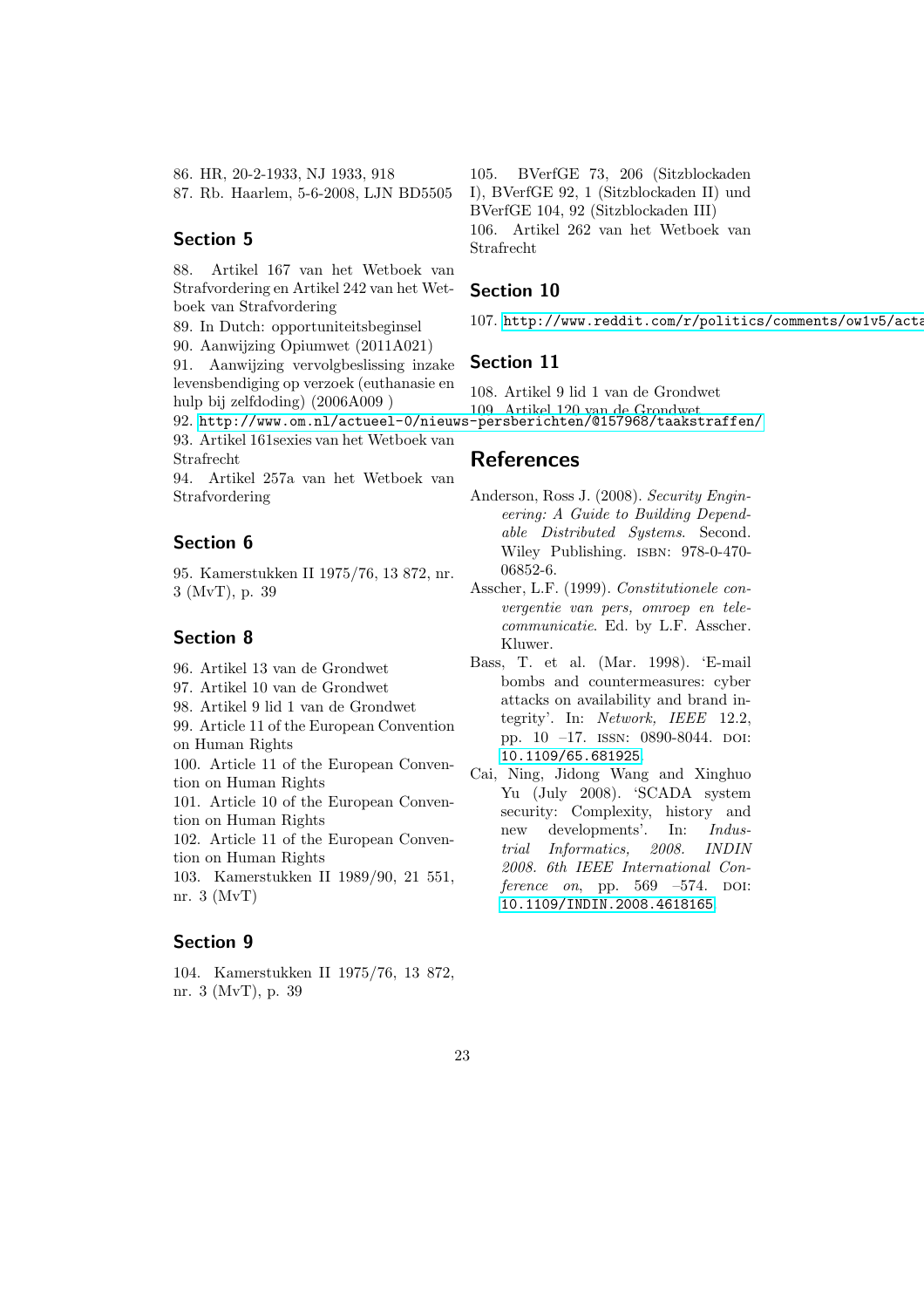- <span id="page-23-6"></span>Dietrich, Sven, Neil Long and David Dittrich (2000). 'Analyzing Distributed Denial of Service Tools: The Shaft Case'. In: *Proceedings of the 14th Systems Administration Conference (LISA 2000)*, pp. 329–339.
- <span id="page-23-10"></span>Embregts, M. C. D. and J. Nieuwenhuys (Dec. 2007). *Demonstreren staat vrij*. Tech. rep. 2007/290. De Nationale Ombudsman. URL:
- <span id="page-23-7"></span>Ferdinandusse, W.N. (2001). 'De strafbaarheid van een grondrecht: de Wet Openbare Manifestaties en het grondrechtelijke karakter van de betoging'. In: *Nederlands Juristenblad* 13.76, pp. 615–619. URL:
- <span id="page-23-9"></span>Haeck, Yves and Johan Vande Lanotte (2005). *Hankdboek EVRM, Deel 1: Algemene beginselen*. Ed. by Yves Haeck and Johan Vande Lanotte. Intersentia.
- <span id="page-23-12"></span><span id="page-23-4"></span>Kang, Jian, Yuan Zhang and Jiu-Bin Ju (Aug. 2006). 'Classifying DDoS Attacks by Hierarchical Clustering Based on Similarity'. In: *Machine Learning and Cybernetics, 2006 International Conference on*, pp. 2712–2717. DOI: [10.1109/ICMLC.2006.258931](http://dx.doi.org/10.1109/ICMLC.2006.258931).
- <span id="page-23-5"></span><span id="page-23-3"></span>Kindy, D.A. and A.K. Pathan (June 2011). 'A survey on SQL injection: Vulnerabilities, attacks, and prevention techniques'. In: *IEEE 15th International Symposium on Consumer Electronics (ISCE)*, pp. 468 –471. doi: [10.1109/ISCE.2011.5973873](http://dx.doi.org/10.1109/ISCE.2011.5973873).
- <span id="page-23-8"></span><span id="page-23-1"></span><span id="page-23-0"></span>Klang, Mathias (2005). 'Virtual Sit-Ins, Civil Disobedience and Cyberterrorism'. In: *Human Rights in the Digital Age*. Ed. by Mathias Klang and Andrew Murray. Routledge-Cavendish. Chap. 11, pp. 135–145.
- <span id="page-23-14"></span>Kpsell, Stefan, Rolf Wendolsky and Hannes Federrath (2006). 'Revocable Anonymity'. In: *Emerging Trends in Information and Communication Security*. Ed. by Gnter Mller. Vol. 3995. Lecture Notes in Computer Science. Springer Berlin / Heidelberg, pp. 206–220. isbn: 978-3-540-34640- 1. DOI: 10.1007/11766155 15.
- <span id="page-23-13"></span><span id="page-23-11"></span><span id="page-23-2"></span>Kreimer, Seth F. (2001). 'Technolo-
- http://www.nationaleombudsman-nieuws.gmds/sofed3/mdefamltl/mSulgen/frapporttl\_2007-290.pdf.
	- Movements and the First Amendment in the Era of the Internet'. English. In: *University of Pennsylvania Law Review* 150.1, pp. 119–171. issn: 00419907. url: <http://www.jstor.org/stable/3312914>.
- <http://dare.uva.nl/record/92571>. Mevis, P. A. M. (July 2009). *Capita Strafrecht*. Ed. by P. A. M. Mevis. 6th. Ars Aequi Libri.
	- Rajab, Moheeb A. et al. (2006). 'A multifaceted approach to understanding the botnet phenomenon'. In: *IMC '06: Proceedings of the 6th ACM SIG-COMM on Internet measurement*. New York, NY, USA: ACM Press, pp. 41–52. isbn: 1595935614. doi: [10.1145/1177080.1177086](http://dx.doi.org/10.1145/1177080.1177086).
	- Resnick, Peter W. (Oct. 2008). *Internet Message Format*. RFC 5322 (Draft Standard). Internet Engineering Task Force. url: <http://www.ietf.org/rfc/rfc5322.txt>.
	- Samuel, Alexandra Whitney (2004). 'Hacktivism and the Future of Political Participation'. PhD thesis. Harvard University.
	- Schilder, Arnold Emanuel (1989). *Het recht tot vergadering en betoging*. Ed. by Arnold Emanuel Schilder. Gouda Quint.
	- Schouten, Peter (14th December 2010). 'Vervolging van cyberaanvaller is onzin'. In: *NRC*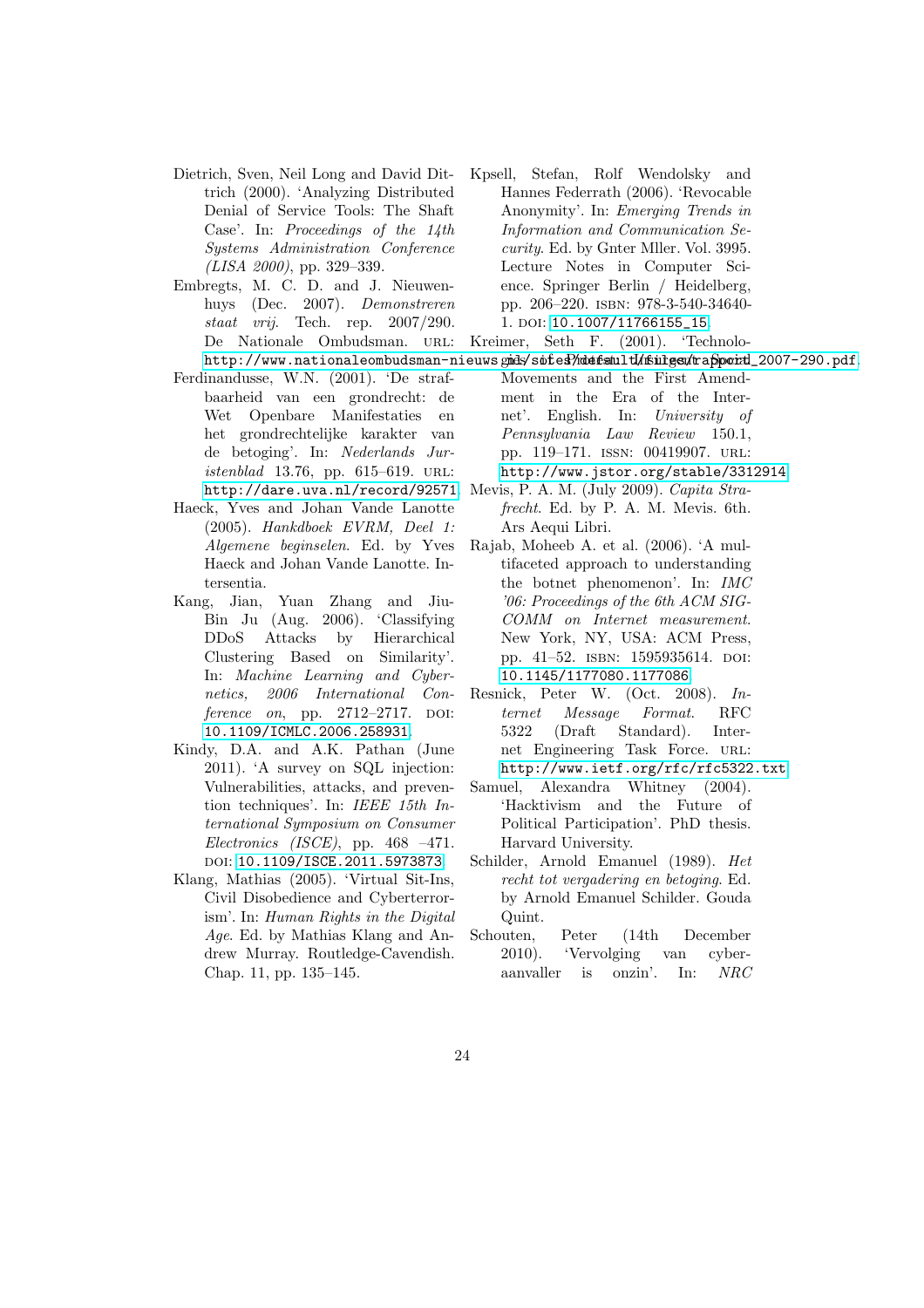*Handelsblad* 41.64, p. 9. URL:

<span id="page-24-3"></span>http://archief.nrc.nl/index.php/2010/December/14/Overig/09/Vervolging+van+cyberaanvaller-Schuyt, C. J. M. (1972). *Recht, orde en*

*burgerlijke ongehoorzaamheid*. Dutch. Ed. by C. J. M. Schuyt. Rotterdam: Universitaire Pers Rotterdam. isbn: 9023762266.

<span id="page-24-2"></span>Teffer, Peter (15th December 2010a). 'De vrije mening heiligt de aanval'. In: *NRC Handelsblad* 41.65, p. 3. url:

<span id="page-24-0"></span>http://archief.nrc.nl/index.php/2010/December/15/Overig/03/De+vrije+mening+heiligt+de+aan — (Sept. 2010b). ''Vijanden'

WikiLeaks aangevallen'. In: *NRC Handelsblad* 41.60, p. 9. URL:

<span id="page-24-1"></span>http://archief.nrc.nl/index.php/2010/December/9/Buitenland/09/'Vijanden'+WikiLeaks+aange Vaughn, Randal and Gadi Evron (July

2006). *DNS Amplification Attacks*.

## <span id="page-24-4"></span>A. Relations of the Requirements

In figure [1,](#page-25-0) the relations of the requirements of the proposed definition of a digital assembly are displayed. Figure [2](#page-25-1) does the same for the requirements concerning the permissibility of a digital assembly. Finally, figure [3](#page-25-2) concerns the requirements for orderly digital assemblies.